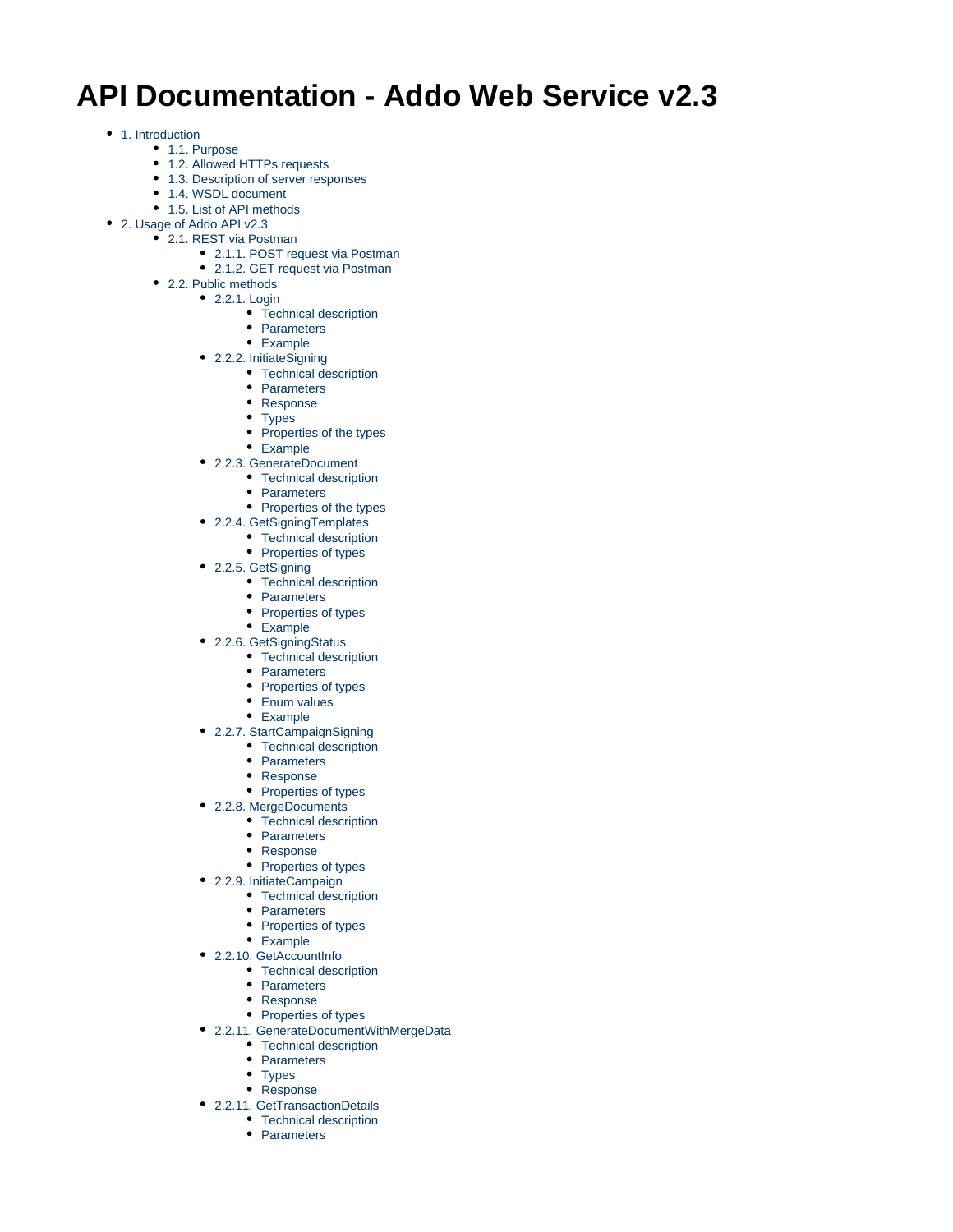- [Response](#page-20-4)
- [2.2.12. ReactivateTransaction](#page-20-5)
	- [Technical description](#page-20-6)
	- [Parameters](#page-20-7)
- [2.2.13. CancelTransaction](#page-20-8)
	- [Technical description](#page-21-0)
	- [Parameters](#page-21-1)
	- • [Example](#page-21-2)
- [2.2.14. UpdateTransaction](#page-21-3)
	- [Technical description](#page-21-4)
	- [Parameters](#page-21-5)
	- [Properties of types](#page-21-6)
- [2.2.15. GetCampaigns](#page-22-0)
	- [Technical description](#page-22-1) • [Parameters](#page-22-2)
	- [Response](#page-22-3)
	- [Example](#page-22-4)
- [2.2.16. GetTemplateMessages](#page-23-0)
	- [Parameters](#page-23-1)
	- [Response](#page-23-2)
	- • [Example](#page-23-3)
- [2.2.17. GetRejectionComment](#page-25-0)
	- [Parameters](#page-25-1)
	- [Response](#page-25-2)
	- • [Example](#page-25-3)
- [2.2.18. CreateGroup](#page-25-4)
	- [Parameters](#page-25-5)
	- [Response](#page-25-6)
	- [Example](#page-26-0)
- [2.2.19. GetGroups](#page-26-1) • [Parameters](#page-26-2)
	-
	- [Response](#page-26-3) [Example](#page-26-4)
- [2.2.20. AddUserToGroup](#page-26-5)
- [Parameters](#page-27-0)
	- • [Example](#page-27-1)
- [2.2.21. CreateUser](#page-27-2)
	- [Parameters](#page-27-3)
		- [Response](#page-27-4)
		- [Example](#page-27-5)
- [3. Security](#page-28-0)
	- [3.1. Client certificate and Server certificate](#page-28-1)
	- [3.2. Client account email and password with server certificate](#page-28-2)

# <span id="page-1-0"></span>**1. Introduction**

## <span id="page-1-1"></span>**1.1. Purpose**

This document describes Addo Web Service 2.3 and explains how to consume it.

## <span id="page-1-2"></span>**1.2. Allowed HTTPs requests**

**POST** - used to update resource and **GET** - used to get a resource or list of resources

## <span id="page-1-3"></span>**1.3. Description of server responses**

**200** OK - the request was successful (some API calls may return 201 instead).

**400** Bad Request - the request could not be understood or was missing required parameters.

**401** Unauthorized - authentication failed or user doesn't have permissions for requested operation.

<span id="page-1-4"></span>**500** Internal Server Error - server encountered an unexpected condition that prevented it from fulfilling the request.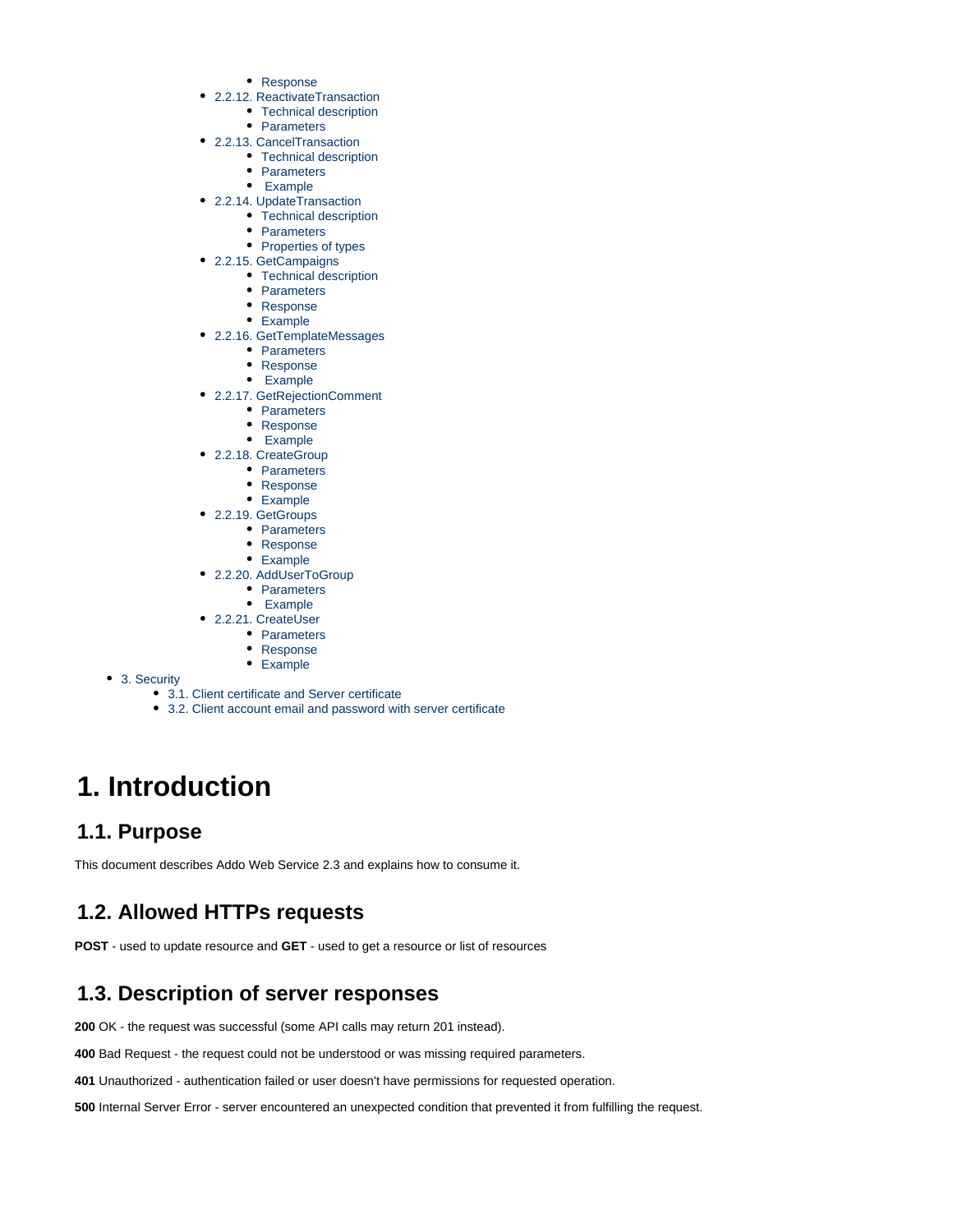## **1.4. WSDL document**

The WSDL document is supplied as a separate xml document named "SigningService.svc.wsdl.xml". The service exposes access to the wsdl document through metadata exchange.

**Demo** environment link - <https://demo.vismaaddo.net/webService/v2.0/signingservice.svc>

**Production** environment link - <https://vismaaddo.net/webService/v2.0/signingservice.svc>

## <span id="page-2-0"></span>**1.5. List of API methods**

Here you can find current used API methods:

Demo environment - <https://demo.vismaaddo.net/webService/v2.0/restsigningservice.svc/help>

Production environment - <https://vismaaddo.net/webService/v2.0/restsigningservice.svc/help>

# <span id="page-2-1"></span>**2. Usage of Addo API v2.3**

## <span id="page-2-2"></span>**2.1. REST via Postman**

Download Postman tool via link -<https://www.getpostman.com/apps>

**To get your hash for password**, use tools like this one: [https://hash.online-convert.com/sha512-generator](https://hash.online-convert.com/sha512-generator+). Select **base64** for your password hash:

Request usage:

POST - [Base address]/[Public method name]

GET - [Base address]/[Public method name]?[Parameters]

### <span id="page-2-3"></span>**2.1.1. POST request via Postman**

Using Postman:

To login using REST service you need to call web service at address: [https://demo.vismaaddo.net/WebService/v2.0/restsigningservice.svc/login](https://demo.vismaaddo.net/WebService/v2.0/restsigningservice.svc/login+)

Use method **POST** and set content-type as **application/json**.

| <b>My Workspace</b> v                                                                                                                                                                                                                                                                    | $C$ . Eq. ( ), (<br>$\bullet$ | $\bullet$<br>n<br>Upgrade           |
|------------------------------------------------------------------------------------------------------------------------------------------------------------------------------------------------------------------------------------------------------------------------------------------|-------------------------------|-------------------------------------|
| Login test - valid ema X + ***                                                                                                                                                                                                                                                           | No Environment                | 券<br>$\odot$<br>$\mathbf{v}$        |
| > Login test - valid email and password                                                                                                                                                                                                                                                  |                               | Examples $(0)$ $\blacktriangledown$ |
| https://demo.vismaaddo.net/WebService/v2.0/restsigningservice.svc/login<br>POST                                                                                                                                                                                                          | Send<br>Params                | Save $\sqrt{ }$<br>$\sim$           |
| Headers (1) Body Pre-request Script<br>Authorization<br>Tests ·                                                                                                                                                                                                                          |                               | Cookies Code                        |
| C form-data C x-www-form-urlencoded C raw C binary JSON (application/json) v<br>$1 - 1$<br>2 "email": "fake.email.for.api.test@visma.com",<br>"password":"c/SiPSMTRcZW1vzcvs6gdU0rnx4GyHoH0fyD0h9XnAAYP7PP/sNgTiKDMSUG1ZAXB+ZFmm20JWK6hrsgJHsGYw+="<br>$\overline{\phantom{a}}$<br>$4$ } |                               |                                     |

#### Code used here:

```
{ "email": "fake.email.for.api.test@visma.com",
"password":"c/SjPSMTRcZW1yzcvs6qdUOrnx4GyHoH0fyD0h9XnAAYP7PP/sNgTjKDMSUGlZAXB+ZFmm20JW
K6hrsgJHsGYw==" }
```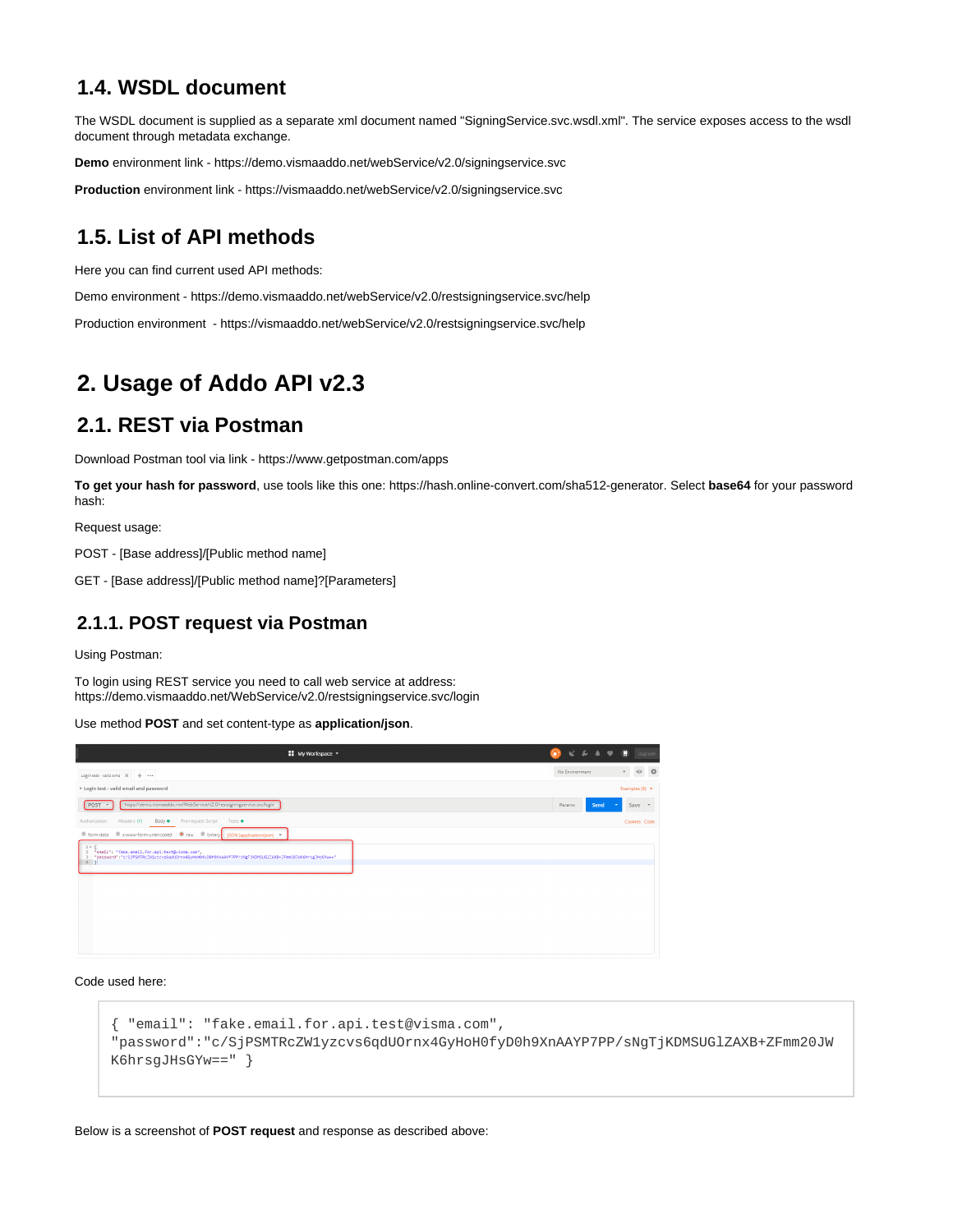Server response of correct login is visible at the bottom with string in the body of **token** and **200 OK** status

### <span id="page-3-0"></span>**2.1.2. GET request via Postman**

Here is an example of a method with **GET request**, showing how parameters are passed through URL.

In Postman, we are using **GetRejectionComment** method (list of methods available here [List of API methods](https://collaborate.consulting.visma.com/display/ADDO/API+Documentation+-+Addo+Web+Service+v2.0#APIDocumentation-AddoWebServicev2.0-1.5.ListofAPImethods)). This requires us to pass **transacti onId** and **token** parameters.

You can get the token after using POST for login example in previous paragraph, it's available in the response field "Body":



Transaction id can be seen in you web browser, in the link after opening rejected transaction in overview tab

| $C \Omega$<br>$\rightarrow$              |              | ■ Secure demo.vismaaddo.net/webadmin/#/Transaction/Details?isCampaignSigning=false&isAdvancedSigning=false&id=88533 |                                           |                                |                            |
|------------------------------------------|--------------|---------------------------------------------------------------------------------------------------------------------|-------------------------------------------|--------------------------------|----------------------------|
| Visma Addo<br><b>Signings</b><br>Account | Mail merge   |                                                                                                                     |                                           |                                |                            |
| Overview<br>New signing                  |              | Signers (1)                                                                                                         |                                           |                                |                            |
| Status 0<br>Signing reference 0          | Recipient    | autotests1.jq3tj8uf@mailosaur.io<br>autotests1.jq3tj8uf@mailosaur.io                                                |                                           |                                |                            |
| All<br>$\overline{\phantom{0}}$          |              | <b>Recipients of copy</b><br>Details                                                                                | Documents <b>V</b>                        | Activity $log$<br>Comments (1) |                            |
| Rejected                                 | autotests1.j | Signing details                                                                                                     |                                           | Recipient details              |                            |
|                                          |              | Status                                                                                                              | Rejected                                  | Recipient                      | autotests1.jq3tj8uf@mailo  |
|                                          |              | Signing sent                                                                                                        | 9 Jul 2018 14:11                          | E-mail                         | autotests1.jq3tj8uf@mailo  |
|                                          |              | Signing expires                                                                                                     | 23 Jul 2018 14:11                         | Receipt                        | Will receive a copy of the |
|                                          |              | Template used                                                                                                       | Transaction with E-mail/We<br>b Signature |                                | documents                  |
|                                          |              | Signing method                                                                                                      | Touchscreen                               |                                |                            |
|                                          |              | Sent via                                                                                                            | E-mail                                    |                                |                            |
|                                          |              | Signer authenticated via                                                                                            | No log in needed                          |                                |                            |
|                                          |              | Sent by                                                                                                             | Visma                                     |                                |                            |
|                                          |              | Download all documents                                                                                              |                                           |                                | Close                      |

Now we pass these parameters as a link in Postman and receive a response:

[https://demo.vismaaddo.net/WebService/v2.0/restsigningservice.svc/getrejectioncomment?transactionId=88533&token=77d7f36e-3a90-462f-8d6](https://demo.vismaaddo.net/WebService/v2.0/restsigningservice.svc/getrejectioncomment?transactionId=88533&token=77d7f36e-3a90-462f-8d61-ee2b8a1f408d) [1-ee2b8a1f408d](https://demo.vismaaddo.net/WebService/v2.0/restsigningservice.svc/getrejectioncomment?transactionId=88533&token=77d7f36e-3a90-462f-8d61-ee2b8a1f408d)



## <span id="page-3-1"></span>**2.2. Public methods**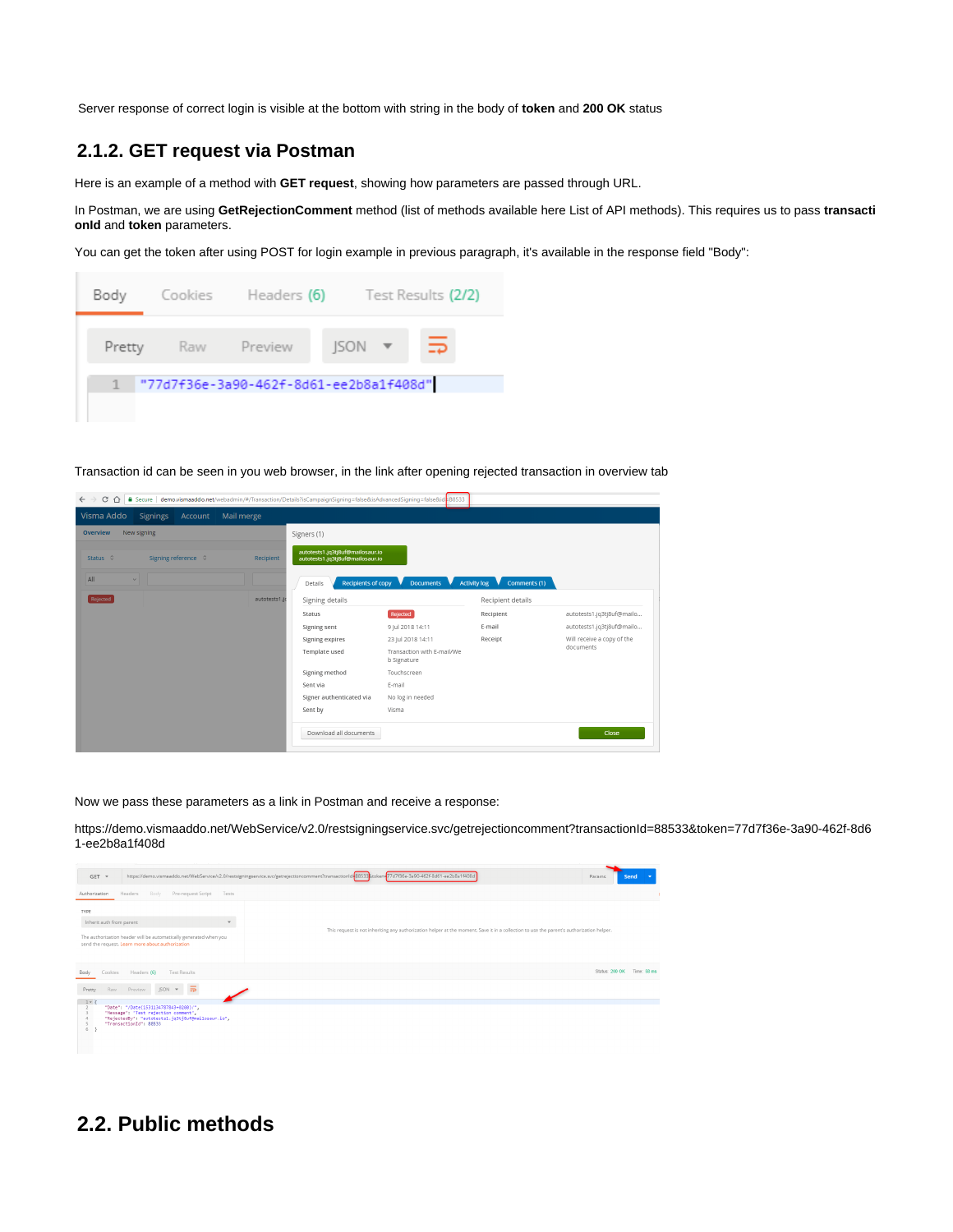There are currently two Demo and Production environments, which might differ in variety of supported methods. Please take a look at the [List of](https://collaborate.consulting.visma.com/display/ADDO/API+Documentation+-+Addo+Web+Service+v2.0#APIDocumentation-AddoWebServicev2.0-1.5.ListofAPImethods) [API methods](https://collaborate.consulting.visma.com/display/ADDO/API+Documentation+-+Addo+Web+Service+v2.0#APIDocumentation-AddoWebServicev2.0-1.5.ListofAPImethods) for each environment before consuming our API.

Base address for the service:

DEMO - [https://demo.vismaaddo.net/WebService/v2.0/RestSigningService.svc](https://vismaaddo.net/WebService/v2.0/RestSigningService.svc)

PRODUCTION - <https://vismaaddo.net/WebService/v2.0/RestSigningService.svc>

WCF (SOAP) available methods:

- Guid Login(string email, string password);
- InitiateSigningResponse InitiateSigning(Guid token, InitiateSigningRequest request, TemplateOverride templateOverride);
- **InitiateSigningSynchronouslyResponse InitiateSigningSynchronously(Guid token, InitiateSigningSynchronouslyRequest request,** TemplateOverride templateOverride);
- GenworderateDocumentResponse GenerateDocument(Guid token, GenerateDocumentRequest request);
- **GetSigningTemplatesResponse GetSigningTemplates(Guid token);**
- **GetSigningResponse GetSigning(Guid token, string signingToken);**
- **GetSigningStatusResponse GetSigningStatus(Guid token, string signingToken);**
- StartCampaignSigningResponse StartCampaignSigning(Guid token, StartCampaignSigningRequest request);
- MergeDocumentsResponse MergeDocuments(Guid token, MergeDocumentsRequest request);
- void InitiateCampaign(Guid token, InitiateCampaignRequest request, TemplateOverride templateOverride)
- GetAccountInfo GetAccountInfo(Guid token)
- CancelSigningResponse CancelSigning(Guid token, string signingToken)
- string GenerateDocumentWithMergeData(Guid token, GenerateDocumentWithMergeDataRequest request, bool encryptDocument = false, string encryption $Key = null$ )
- **GetTransactionDetailsResponse GetTransactionDetails(Guid token, Guid transactionToken)**
- void CancelTransaction(Guid token, Guid transactionToken)
- **void ReactivateTransaction(Guid token, Guid transactionToken)**
- void UpdateTransaction(Guid token, UpdateTransactionRequest updateTransactionRequest)
- void SaveRecipient(Guid token, Contact contact)
- **GetTemplateMessagesResponse GetTemplateMessages(Guid token, Guid templateId);**
- **GetCampaignsResponse GetCampaigns(Guid token, string externalReference);**
- **GetRejectionCommentResponse GetRejectionComment(Guid token, int transactionId);**
- **GroupResponse CreateGroup(Guid token, CreateGroupRequest request);**
- **GetGroupsResponse GetGroups(Guid token);**
- void AddUserToGroup(Guid token, AddUserToGroupRequest request);
- CreateUserResponse CreateUser(Guid token, CreateUserRequest request);

### <span id="page-4-0"></span>**2.2.1. Login**

#### <span id="page-4-1"></span>**Technical description**

- A service consumer must call the Login method prior to any other operation.
- The credentials provided to the Login method must match a valid Addo user email as string and password hashed as SHA512 hash bytes to base64 string.
- In case of success the Login method will return a valid security token (type of Guid) that must be supplied subsequently in calls to the service methods.
- In case of authentication failure the Login method will return empty invalid security token (type of Guid).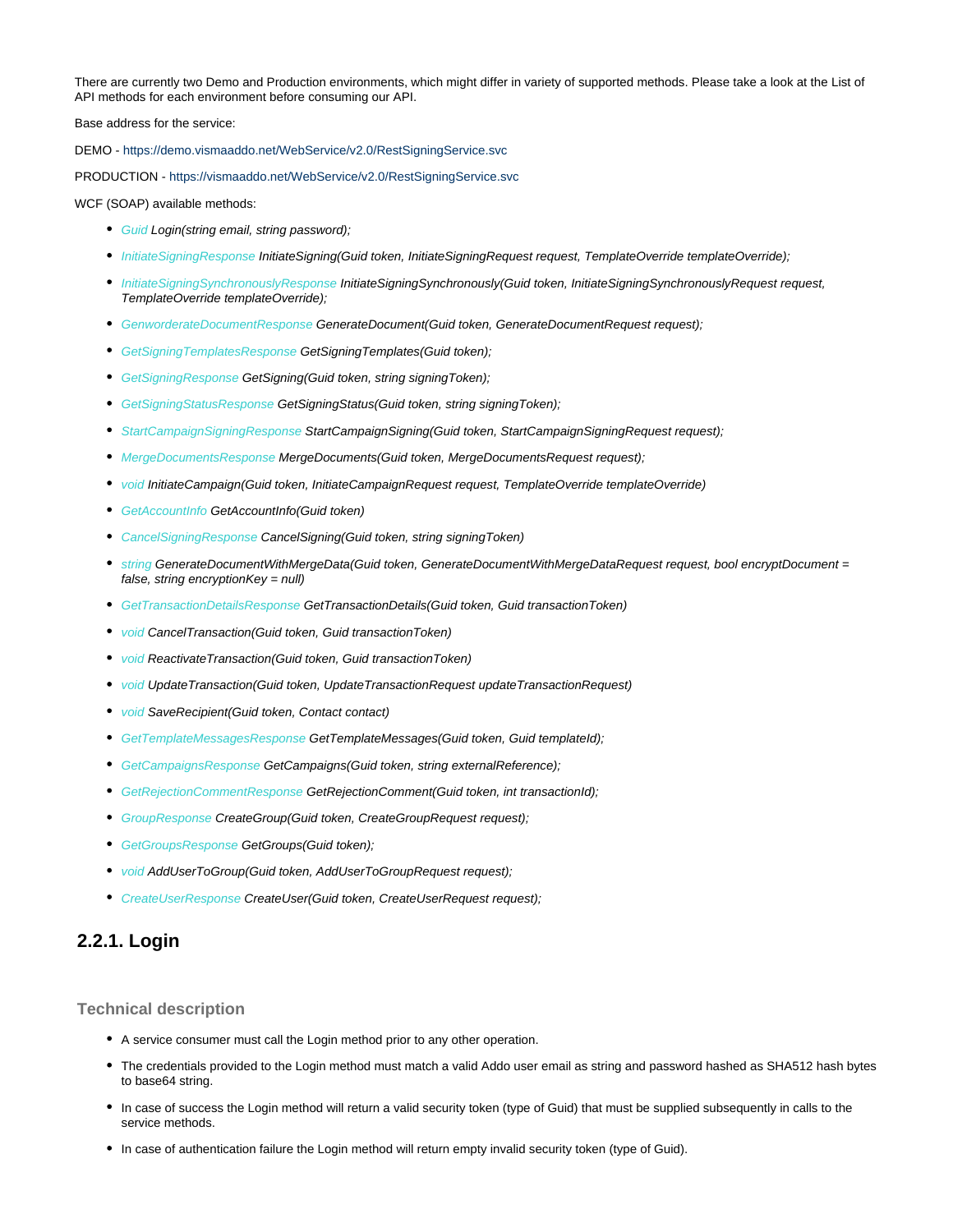- If email or password strings are null the service will throw a FaultException.
- If password is expired or account is disabled appropriate FaultException will be thrown.
- The token received on successful login is valid for a given time (00:05:00).
- Each time the token is used in an operation on the service this valid time window is refreshed.

#### <span id="page-5-0"></span>**Parameters**

| <b>Name</b> | Type   | <b>Description</b>                                                              |
|-------------|--------|---------------------------------------------------------------------------------|
| email       | string | Email of Addo user                                                              |
| password    |        | string $\vert$ SHA512 hash of Password as <b>base64</b> string of an Addo user. |

#### <span id="page-5-1"></span>**Example**

| <b>Request</b>                                                                                                                                         | Respons   |
|--------------------------------------------------------------------------------------------------------------------------------------------------------|-----------|
|                                                                                                                                                        | 77d7f36e- |
| "email": "fake.email.for.api.test@visma.com",<br>"password":"c/SjPSMTRcZW1yzcvs6qdUOrnx4GyHoH0fyD0h9XnAAYP7PP/sNgTjKDMSUGIZAXB+ZFmm20JWK6hrsgJHsGYw==" |           |
|                                                                                                                                                        |           |

## <span id="page-5-2"></span>**2.2.2. InitiateSigning**

#### <span id="page-5-3"></span>**Technical description**

This method initiates a new Addo signing process.

An InitiateSigningRequest object must be supplied containing data must be supplied containing information needed for about how to create the signing along with a full signing dataset describing participating customers and their data.

The request also specifies signing template id which will be used while configuring signing.

#### <span id="page-5-4"></span>**Parameters**

| <b>Name</b>      | Type                    | <b>Description</b>                                                                                                |
|------------------|-------------------------|-------------------------------------------------------------------------------------------------------------------|
| token            | Guid                    | User token, necessary for identification.                                                                         |
| request          | InitiateSigningRequest  | Contains data about how to create signing.                                                                        |
| templateOverride | <b>TemplateOverride</b> | Optional. Used in order to replace default account configuration presets (last reminder, signing<br>method etc.). |

#### <span id="page-5-5"></span>**Response**

Method gives response (type of InitiateSigningResponse). Information if signing failed being initiated could be found there.

<span id="page-5-6"></span>**Types**

| Type | <b>Description</b>                                     |
|------|--------------------------------------------------------|
|      | A unique set of symbols, necessary for identification. |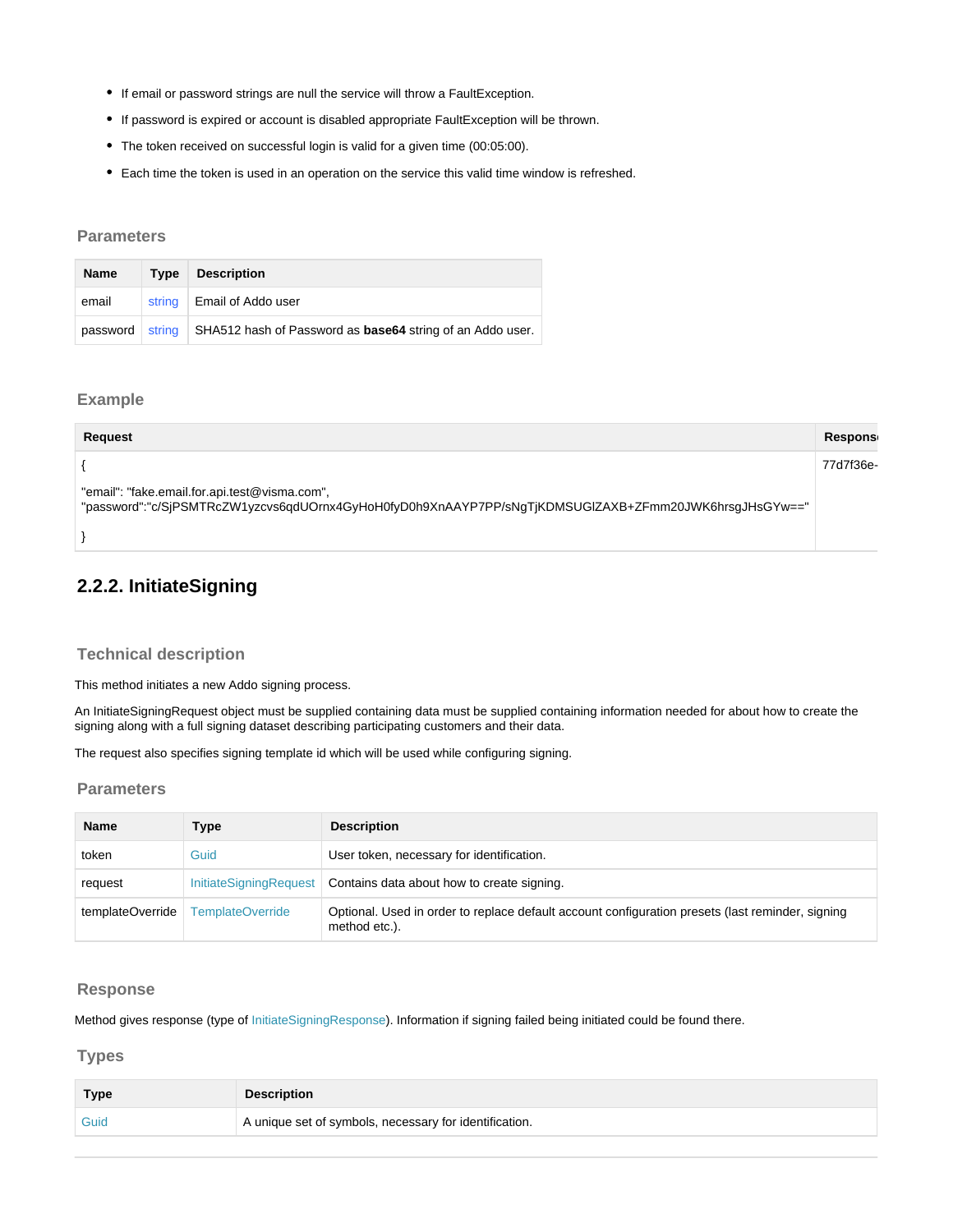| InitiateSigningResponse      | Information if signing failed being initiated could be found there. Contains property: Signing Token (type of string).                                                                                                                                                                                                                                                                                                                                                                                                                                                                                                                                                                                                                                                                                                                                                                |
|------------------------------|---------------------------------------------------------------------------------------------------------------------------------------------------------------------------------------------------------------------------------------------------------------------------------------------------------------------------------------------------------------------------------------------------------------------------------------------------------------------------------------------------------------------------------------------------------------------------------------------------------------------------------------------------------------------------------------------------------------------------------------------------------------------------------------------------------------------------------------------------------------------------------------|
| InitiateSigningRequest       | Contains properties: Name (type of string) to set signing name, StartDate (type of DateTime) to set starting date,<br>SigningData (type of Signing) to set required parameters regarding documents, recipients, enclosures and signing<br>sequence when initiating new signing, SigningTemplateId(type of Guid), DistributionUrl (type of string) to set<br>callback url when signing is completed, RejectionUrl (type of string) to set callback url when signing is rejected,<br>ExpirationUrl (type of string) to set callback url when signing expires, DocumentsSignedUrl (type of string) to set<br>callback url when documents are signed, TransactionStateChangedUrl (type of string) to set callback url for all<br>transaction state changes.                                                                                                                               |
| <b>TemplateOverride</b>      | Contains properties: Duration (type of TimeSpan), MessageType (type of MessageTypeEnum),<br>NotificationInterval (type of NotificationIntervalEnum), LastReminder (type of LastReminderEnum), SigningMethod<br>(type of SigningMethodEnum), DocumentEncryption (type of DocumentEncryptionEnum), ShowSignerName (type<br>of bool), ShowDate (type of bool) and CustomMessageTemplates (array of MessageTemplate),<br>AuthenticationMethod (type of AuthenticationMethod), NotificationIntervalDays (type of int)                                                                                                                                                                                                                                                                                                                                                                      |
| <b>MessageTemplate</b>       | Used for sending customized messages (overrides default messages) for recipients. Contains properties:<br>DocumentType (type of MessageTemplateType), UsageType (type of TemplateUsageType), Subject (type of strin<br>g) used for email and Body (type of string) used for email or sms message.                                                                                                                                                                                                                                                                                                                                                                                                                                                                                                                                                                                     |
| Signing                      | Contains properties: Recipients (array of RecipientData) to define recients' data such as name, phone etc.,<br>Sender allows you to have sender name, email and company name other than your account name (type of Sende<br>rData) Documents (array of Document) to use these pregenerated documents if it is necessary while initiating<br>signing, EnclosureDocuments (array of Document), SigningSequence (type of SigningSequenceOrder),<br>ReferenceNumber (type of string), Sender (type of SenderData), SenderComment (type of string),<br>AllowInboundEnclosures (type of bool), AllowRecipientComment (type of bool), ExternalReferenceId (type of strin<br>g).                                                                                                                                                                                                              |
| <b>RecipientData</b>         | Information about the recipient. Contains properties: Id (type of Guid) relates to SigningSequence, Cpr (type of stri<br>ng), Name (type of string), PID (type of string), Address (type of string), Email (type of string), Phone (type of strin<br>g), CVR (type of string), SSN (type of string), TupasSsn (type of string), TemplateData (type of TemplateDataCont<br>ainer), SendWelcomeNotification (type bool?, true by default) which sets whether invitation mail/sms has to be<br>sent to a recipient, SendDistributionNotification (type of bool?, true by default) which sets whether distribution<br>mail/sms has to be sent to a recipient, SigningMethod (type of SigningMethodEnum?, if not set inherited from<br>signing template), AuthenticationMethod (type of AuthenticationMethodEnum?, if not set inherited from signing<br>template), Title (type of string). |
| <b>SenderData</b>            | Information about the sender.<br>Name (type of string)<br>CompanyName (type of string)<br>Email (type of string)<br>This information is used only for display purpose, no data will be sent to this email address.                                                                                                                                                                                                                                                                                                                                                                                                                                                                                                                                                                                                                                                                    |
| <b>Document</b>              | Contains properties: Id (type of Guid) relates to SigningSequence, Data (type of string) which is encoded as<br>base64 string, Name (type of string), MimeType (type of string), IsShared (type of bool) which tells if the<br>document is shared between few recipients.                                                                                                                                                                                                                                                                                                                                                                                                                                                                                                                                                                                                             |
| <b>SequenceOrder</b>         | Defines order how the documents will be signed by recipients. Contains property: SigningSequenceItems (array<br>of SequenceItem).                                                                                                                                                                                                                                                                                                                                                                                                                                                                                                                                                                                                                                                                                                                                                     |
| SequenceItem                 | States sequence number for a recipient. Contains properties: RecipientId (type of Guid) and SequenceNumber<br>(type of int).                                                                                                                                                                                                                                                                                                                                                                                                                                                                                                                                                                                                                                                                                                                                                          |
| <b>TemplateDataContainer</b> | Used for pdf generation using XSLT templates. Contains property Items (list of TemplateDataItem).                                                                                                                                                                                                                                                                                                                                                                                                                                                                                                                                                                                                                                                                                                                                                                                     |
| <b>TemplateDataItem</b>      | Represents XML. Contains properties: Name (type of string) which represents XML tag name, Value (type of strin<br>g) which represents value inside that element and Items (list of TemplateDataItem) which contains nesting XML<br>elements.                                                                                                                                                                                                                                                                                                                                                                                                                                                                                                                                                                                                                                          |
| MessageTemplateType          | Can have values: Sms (1), Email (2).                                                                                                                                                                                                                                                                                                                                                                                                                                                                                                                                                                                                                                                                                                                                                                                                                                                  |
| TemplateUsageType            | Describes for what purpose the template message will be used. Can have values: StartMessage (0), RemindMess<br>age(1), Distribution (4), CampaignStartMessage(5), CampaignRemindMessage(6).                                                                                                                                                                                                                                                                                                                                                                                                                                                                                                                                                                                                                                                                                           |
| MessageTypeEnum              | Can have values: Mail (1), SMS (2). Describes on which channel the campaign will send out messages to a<br>recipient.                                                                                                                                                                                                                                                                                                                                                                                                                                                                                                                                                                                                                                                                                                                                                                 |
| SigningMethodEnum            | Can have values: NemId (1), Stylus (2), BankID (3), NemIDMoces (4), SwedishBankID (5), Accept (6),<br>NoBankIDMobile (7), NemIdPocesNoSsn (deprecated, does the same as NemId), FinnishTupas (9). Describes<br>how the documents of the signing must be signed.                                                                                                                                                                                                                                                                                                                                                                                                                                                                                                                                                                                                                       |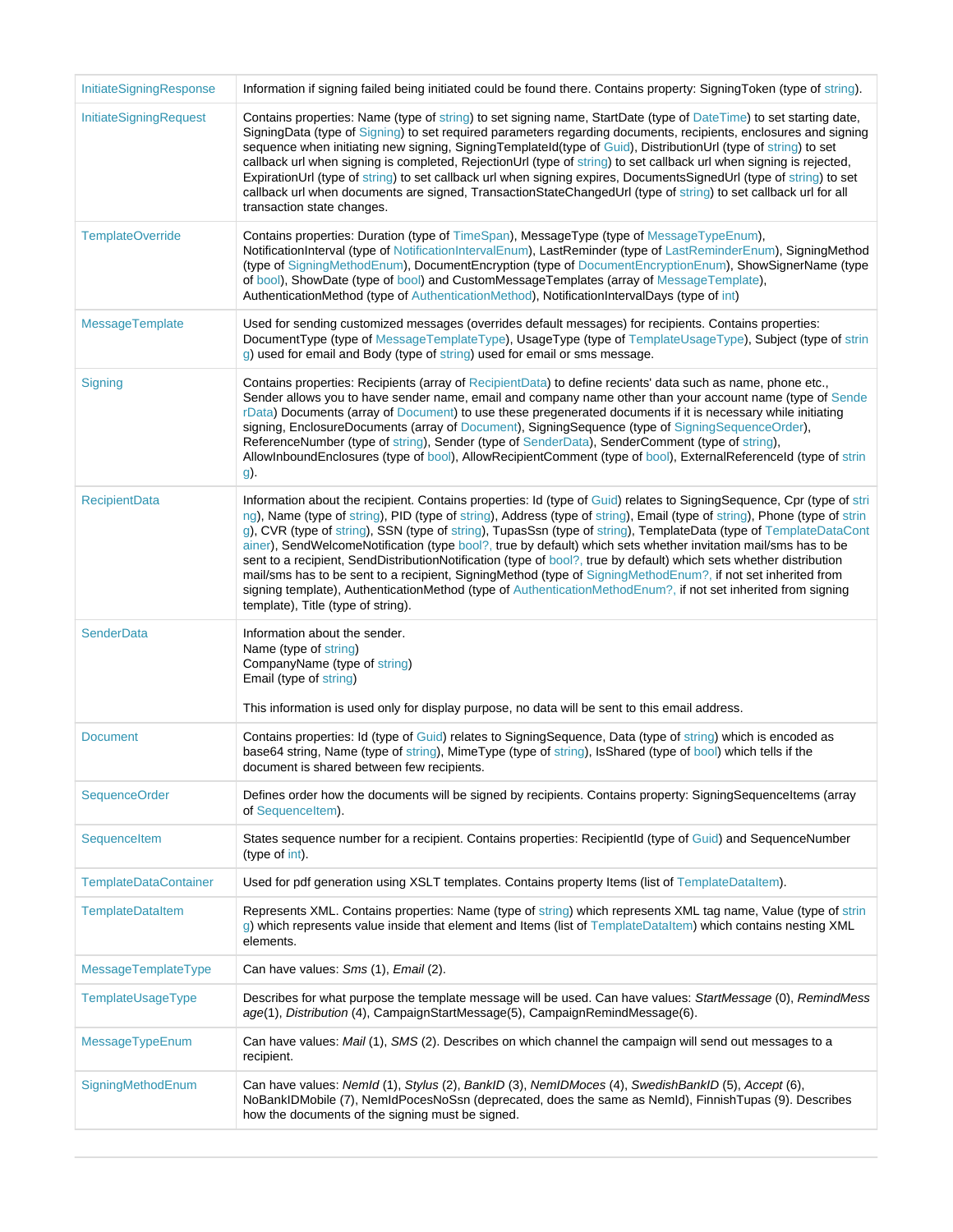| NotificationIntervalEnum      | Can have values: DontSend (1), EveryWeek (2), EveryTwoWeeks (3), EveryThreeWeeks (4). Describes the<br>frequency with which the campaign will send out notifications to its recipients.                               |
|-------------------------------|-----------------------------------------------------------------------------------------------------------------------------------------------------------------------------------------------------------------------|
| LastReminderEnum              | Can have values: DontSend (1), DayBefore (2), TwoDaysBefore (3). Describes when to send out last reminder to<br>recipients of the signing.                                                                            |
| <b>DocumentEncryptionEnum</b> | Can have values: None (1), Encrypted (2), Passcode (3). Specifies whether encryption is enabled for signing<br>documents when distributing.                                                                           |
| AuthenticationMethod          | Can have value: None (0), NemIdPrivate (1), NemIdPrivateNoSsn (deprecated, does the same as NemIdPrivate),<br>TwoFactorVerification(3). Specifies which method should use on authentication before signing documents. |

<span id="page-7-0"></span>

| <b>Type</b>             | <b>Property</b>            | <b>Type</b>               | <b>Description</b>                                                                                                                                                                                                                                   |
|-------------------------|----------------------------|---------------------------|------------------------------------------------------------------------------------------------------------------------------------------------------------------------------------------------------------------------------------------------------|
| InitiateSigningResponse | SigningToken               | string                    | Token of signing, unique identification.                                                                                                                                                                                                             |
| InitiateSigningRequest  | Name                       | string                    | Defines name of a signing. Mandatory, Max 100 chars.                                                                                                                                                                                                 |
|                         | <b>StartDate</b>           | DateTime                  | Defines when a signing will start. StartDate value cannot be 24 hours<br>before request is created. Mandatory.                                                                                                                                       |
|                         | SigningData                | Signing                   | Contains data about signing.                                                                                                                                                                                                                         |
|                         | SigningTemplateId          | Guid                      | Defines a Guid which is associated with a template settings of a<br>signing (duration, message type, notification interval, signing method<br>$etc.$ ).                                                                                              |
|                         | DistributionUrl            | string                    | Distribution callback url. On distribution for the provided url it will add<br>query string parameter "signingToken"                                                                                                                                 |
|                         | RejectionUrl               | string                    | Rejection callback url. On rejection for the provided url it will add<br>query string parameter "signingToken"                                                                                                                                       |
|                         | ExpirationUrl              | string                    | Expiration callback url. On expiration for the provided url it will add<br>query string parameter "signingToken"                                                                                                                                     |
|                         | DocumentSignedUrl          | string                    | Document signed callback url. On document signed for the provided<br>url it will add query string parameters "signingToken",<br>"transactionToken", "externalDocumentId"                                                                             |
|                         | TransactionStateChangedUrl | string                    | Transaction state changed callback url. On transaction state change<br>for the provided url it will add query string parameters "signing Token",<br>"transactionToken", "referenceNumber", "transactionStateId"                                      |
| TemplateOverride        | Duration                   | TimeSpan?                 | Describes life time of the signing, must be longer than a day.                                                                                                                                                                                       |
|                         | MessageType                | MessageTypeEnum?          | Describes on which channel the signing will send out messages to a<br>recipient: Mail (1) or SMS (2).                                                                                                                                                |
|                         | NotificationInterval       | NotificationIntervalEnum? | Describes the frequency with which the signing will send out<br>notifications to its recipient: DontSend (1), EveryWeek (2), EveryTwo<br>Weeks (3), EveryThreeWeeks (4).                                                                             |
|                         | LastReminder               | LastReminderEnum?         | Describes when to send out last reminder to recipients of the signing:<br>DontSend (1), DayBefore (2), TwoDaysBefore (3).                                                                                                                            |
|                         | SigningMethod              | SigningMethodEnum?        | Describes how the documents of the signing must be signed: Nemld (<br>1), Stylus (2), BankID (3), NemIDMoces (4), SwedishBankID (5), Acce<br>pt (6), NoBankIDMobile (7), NemIdPocesNoSsn (deprecated, does<br>the same as NemId), Finnish Tupas (9). |
|                         | DocumentEncryption         | DocumentEncryptionEnum?   | Specifies whether encryption is enabled for signing documents when<br>distributing: None (1), Encrypted (2), Passcode (3).                                                                                                                           |
|                         | <b>SmsVerification</b>     | bool?                     | [DEPRECATED, use authentication method] Specifies whether<br>signing uses SMS verification when logging in.                                                                                                                                          |
|                         | <b>ShowSignerName</b>      | bool?                     | Specifies whether signer name should be displayed below signature<br>(applies only for Touch signings)                                                                                                                                               |
|                         | ShowDate                   | bool?                     | Specifies whether signing date should be displayed below signature<br>(applies only for Touch signings)                                                                                                                                              |
|                         |                            |                           |                                                                                                                                                                                                                                                      |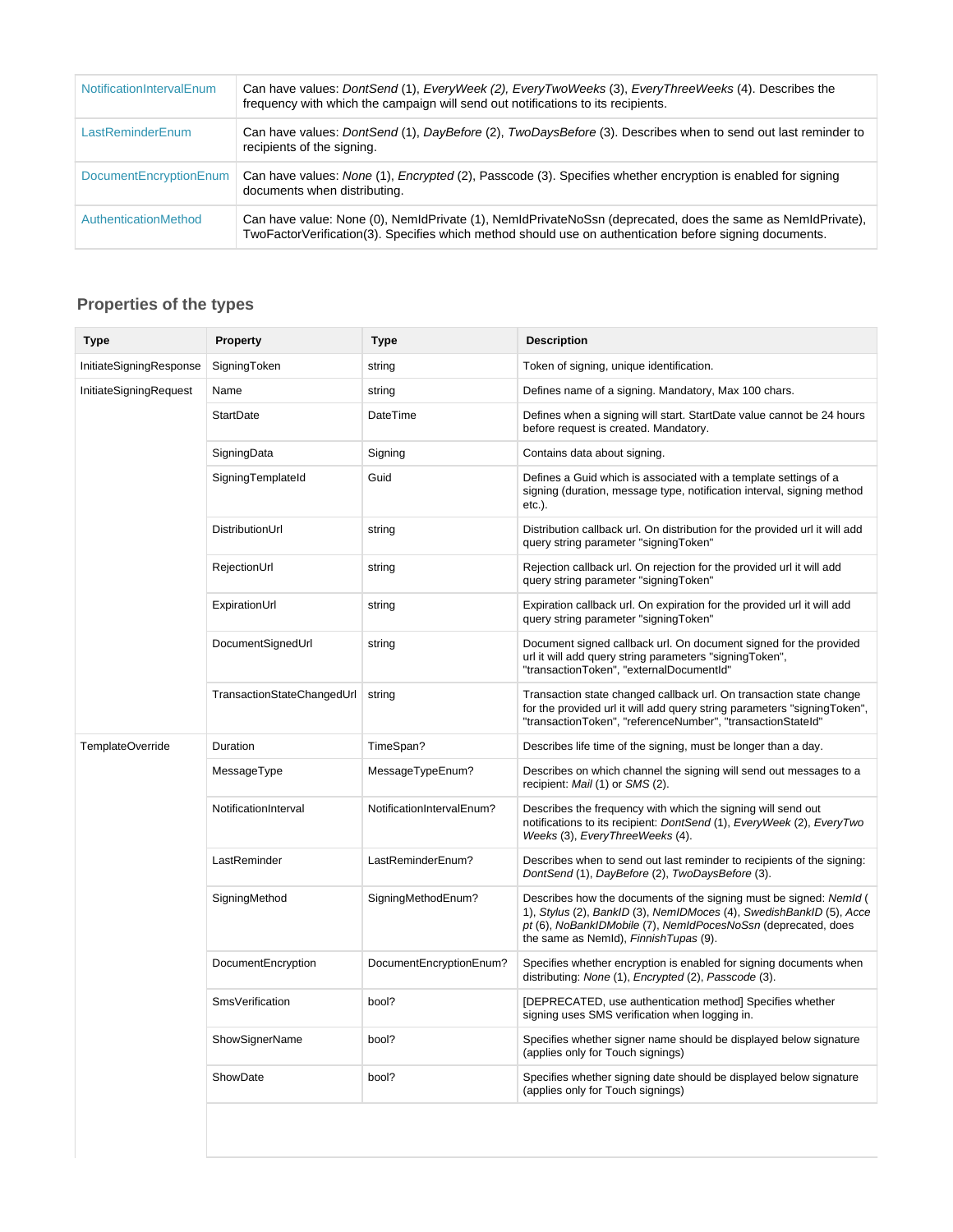|                      | CustomMessageTemplates       | MessageTemplate[]         | Defines messages templates which would override default message<br>templates. Message template contains subject, body text, usage type<br>(ex. distribution message) and type how it will be distributed (ex.<br>SMS). |
|----------------------|------------------------------|---------------------------|------------------------------------------------------------------------------------------------------------------------------------------------------------------------------------------------------------------------|
|                      | AuthenticationMethod         | AuthenticationMethodEnum? | Authentication method when accessing transaction in SigningPortal.<br>Possible values: None (0), NemIdPrivate (1), NemIdPrivateNoSsn<br>(deprecated, does the same as NemIdPrivate),<br>TwoFactorVerification(3).      |
|                      | NotificationIntervalDays     | int?                      | Notification interval in specific days count (not from enum).                                                                                                                                                          |
| MessageTemplate      | Subject                      | string                    | Subject used for email message. Max 300 chars.                                                                                                                                                                         |
|                      | Body                         | string                    | Message body. Max 1000 chars.                                                                                                                                                                                          |
|                      | UsageType                    | TemplateUsageType         | What kind of message it is. Can be: StartMessage (0),<br>RemindMessage (1), Distribution (4), CampaignStartMessage(5) for<br>data campaign invitation messages, CampaignRemindMessage(6)                               |
|                      | MessageTemplateType          | MessageTemplateType       | Can be: Sms (1), Email (2).                                                                                                                                                                                            |
| Signing              | Recipients                   | RecipientData[]           | Contains recipients which are associated with the signing.                                                                                                                                                             |
|                      | Documents                    | Document[]                | Specifies documents which could be used for signing.                                                                                                                                                                   |
|                      | <b>EnclosureDocuments</b>    | <b>Document[]</b>         | Contains enclosure documents which are added to signing.                                                                                                                                                               |
|                      | SigningSequence              | SequenceOrder             | Defines signing sequence of recipients to sign documents.                                                                                                                                                              |
|                      | ReferenceNumber              | string                    | Defines an optional reference number for transactions. Max 36 chars.                                                                                                                                                   |
|                      | Sender                       | SenderData                | Optional. Defines sender information. Contains properties name,<br>email and company name to be displayed in emails and signing<br>portal.                                                                             |
|                      | <b>SenderComment</b>         | string                    | Optional. Defines comment which is shown to recipient. Max 2000<br>chars.                                                                                                                                              |
|                      | AllowInboundEnclosures       | bool                      | Specifies whether inbound (recipient) enclosures are allowed.                                                                                                                                                          |
|                      | <b>AllowRecipientComment</b> | bool                      | Specifies whether a recipient can leave a comment.                                                                                                                                                                     |
|                      | ExternalReferenceId          | string                    | An identifier that could be used for integrations.                                                                                                                                                                     |
|                      | <b>BccRecipients</b>         | BccRecipientData[]        | Specifies recipients which receive distribution email as BCC.                                                                                                                                                          |
| <b>RecipientData</b> | ld                           | Guid                      | Unique Guid to identify recipient (optional and used to match with<br>Sequenceltem).                                                                                                                                   |
|                      | Cpr                          | string                    | Defines Cpr (personal identification) number. Max 10 chars                                                                                                                                                             |
|                      | PID                          | string                    | NemID public ID. Max 20                                                                                                                                                                                                |
|                      | Name                         | string                    | Defines name of the recipient. Max 255 chars                                                                                                                                                                           |
|                      | Address                      | string                    | Defines address of the recipient. Max 150 chars                                                                                                                                                                        |
|                      | Email                        | string                    | Defines email of the recipient. He will receive letters from the web<br>service in this email. Max 255 chars                                                                                                           |
|                      | Phone                        | string                    | Defines phone of the recipient. He will receive SMS from the web<br>service in this phone, if distribution is set to SMS. Max 50 chars                                                                                 |
|                      | SignedDate                   | <b>DateTimeOffset</b>     | Defines when the document was signed by the user (not specified by<br>creator of the signing)                                                                                                                          |
|                      | <b>CVR</b>                   | string                    | Company identification ID. Max 12 chars.                                                                                                                                                                               |
|                      | <b>SSN</b>                   | string                    | Social security number. Max 11 chars.                                                                                                                                                                                  |
|                      | TupasSsn                     | string                    | SSN for Tupas signing.                                                                                                                                                                                                 |
|                      | <b>TemplateDataContainer</b> | TemplateData              | Defines template for generating document (using XSLT<br>transformation).                                                                                                                                               |
|                      | SendWelcomeNotification      | bool                      | If Null default True.                                                                                                                                                                                                  |
|                      | SendDistributionNotification | bool                      | If Null default True.                                                                                                                                                                                                  |
|                      | SigningMethod                | SigningMethodEnum         | Can be Null. Defines Recipient signing method, overrides selected<br>Template signing method. If not defined (Null) Template signing<br>method will be used                                                            |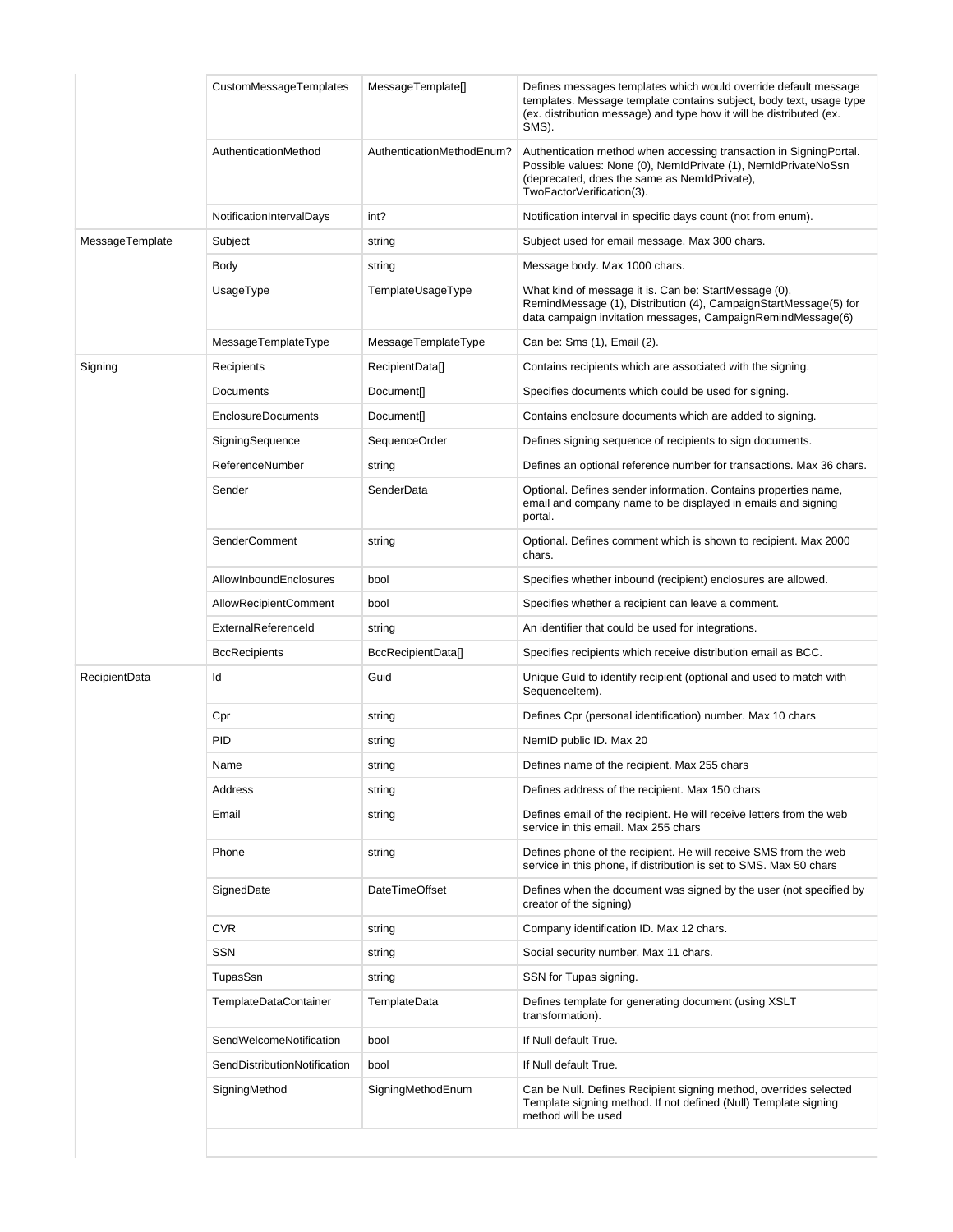|                              | AuthenticationMethod | AuthenticationMethodEnum | Can be Null. Defines Recipient authentication method, overrides<br>Template authentication method. If not defined (Null) Template<br>authentication method is used |
|------------------------------|----------------------|--------------------------|--------------------------------------------------------------------------------------------------------------------------------------------------------------------|
|                              | Title                | string                   | Recipient title. Max 255 chars.                                                                                                                                    |
| Document                     | Id                   | Guid                     | Identifier of the document, should be passed. Related to signing<br>sequence association                                                                           |
|                              | Data                 | string                   | Document data encoded as base64 string. Mandatory.                                                                                                                 |
|                              | Name                 | string                   | Document name. Mandatory. Max 255 chars.                                                                                                                           |
|                              | MimeType             | string                   | Identifies what kind is the kind of document (ex. PDF file<br>"application/pdf"). Max 255 chars.                                                                   |
|                              | <b>IsShared</b>      | bool                     | DEPRECATED. States whether document is shared between<br>recipients.                                                                                               |
| SequenceOrder                | SigningSequenceItems | SequenceItem[]           | Contains signing sequence items.                                                                                                                                   |
| Sequenceltem                 | RecipientId          | Guid                     | States for which recipient the sequence number applies.                                                                                                            |
|                              | SequenceNumber       | int                      | States sequence number for a recipient.                                                                                                                            |
| <b>TemplateDataContainer</b> | Items                | TemplateDataItem[]       | Used for pdf generation using XSLT templates.                                                                                                                      |
| TemplateDataItem             | Name                 | string                   | Name of an XML tag.                                                                                                                                                |
|                              | Value                | string                   | Value of an XML element.                                                                                                                                           |
|                              | Items                | TemplateDataItem[]       | Inner XML elements.                                                                                                                                                |
| <b>BccRecipientData</b>      | Name                 | string                   | Max chars 255.                                                                                                                                                     |
|                              | Email                | string                   | Email of bcc recipient.                                                                                                                                            |
| SenderData                   | Name                 | string                   | Senders name to display. Max chars 255                                                                                                                             |
|                              | Email                | string                   | Senders email to display. Max chars 255                                                                                                                            |
|                              | CompanyName          | string                   | Senders company name to display. Max chars 255                                                                                                                     |

## <span id="page-9-0"></span>**Example**

| <b>Request</b><br><b>Response</b>                                                                                                                                                                                                                                                                                                                                                                                                                                                                                                                                                                                                                                                                                                                           |  |
|-------------------------------------------------------------------------------------------------------------------------------------------------------------------------------------------------------------------------------------------------------------------------------------------------------------------------------------------------------------------------------------------------------------------------------------------------------------------------------------------------------------------------------------------------------------------------------------------------------------------------------------------------------------------------------------------------------------------------------------------------------------|--|
| ₹<br>₹<br>"token": "126d6f15-997e-4280-a670-e30fec346392",<br>"SigningToken": "753-1584AE-102882"<br>"request": {<br>ł<br>"DistributionUrl": null,<br>"DocumentSignedUrl": null,<br>"ExpirationUrl": null,<br>"Name": "test signing",<br>"RejectionUrl": null,<br>"SigningData": {<br>"AllowInboundEnclosures": true,<br>"AllowRecipientComment": true,<br>"BccRecipients": [],<br>"Documents": [<br>"Data": "base64stringOfFile",<br>"Id": "1fe93abb-5363-4eb5-a89f-5210d38471d6",<br>"IsShared": false,<br>"MimeType": "application/pdf",<br>"Name": "test.pdf"<br>ł<br>J,<br>"EnclosureDocuments": null,<br>"ExternalReferenceId": null,<br>"Recipients": [<br>"Address": null,<br>"AuthenticationMethod": null,<br>"CVR": null,<br>"Cpr": "0101987654", |  |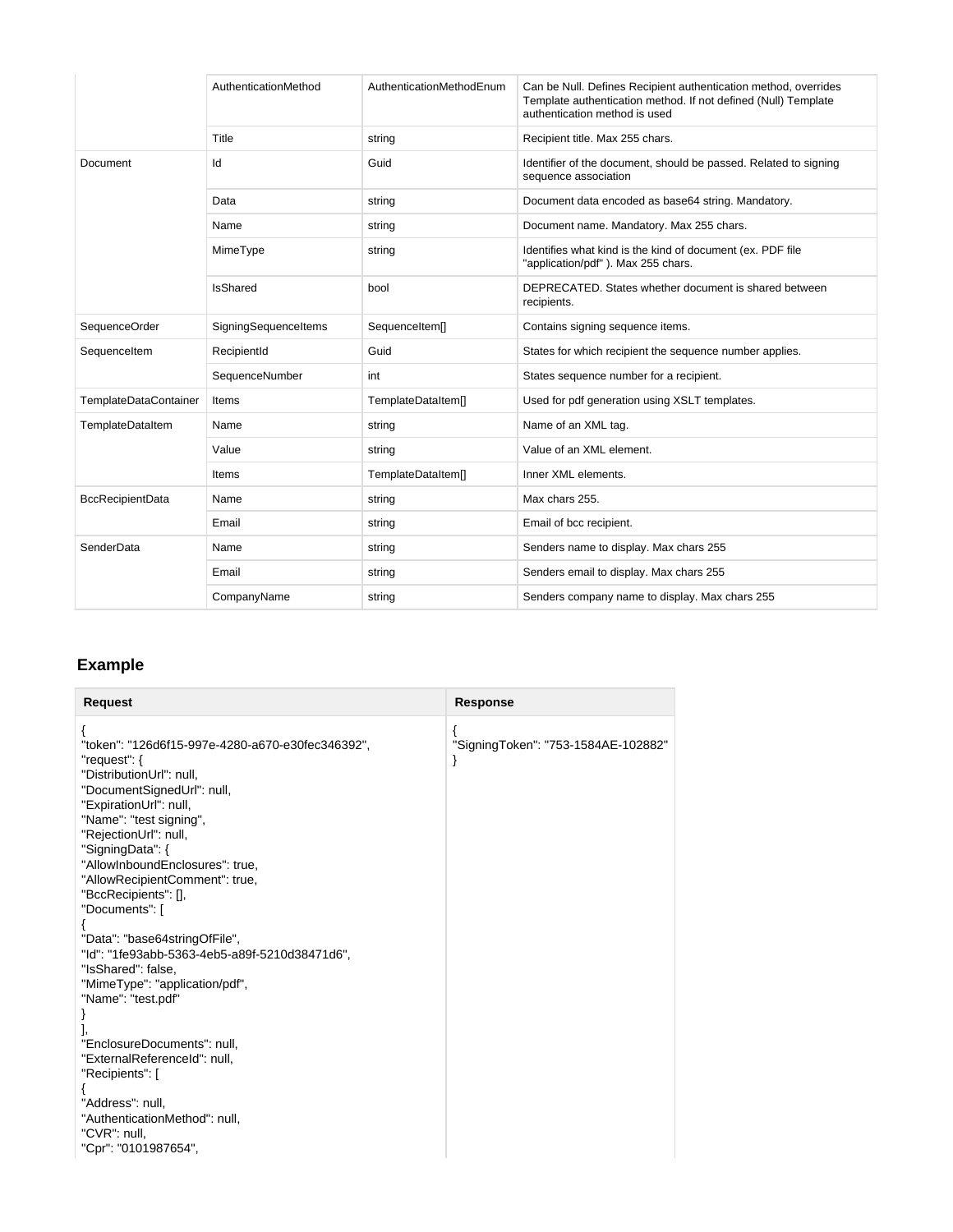"Email": "test\_recipient1[@visma.com"](http://visma.com), "Id": "4c24818a-eae2-4eb0-aa2e-f77ab355f77d", "Name": "TestName1", "PID": null, "Phone": null, "SSN": null, "SendDistributionDocument": null, "SendDistributionNotification": true, "SendWelcomeNotification": true, "SigningMethod": 2, "TemplateData": { "Items": [] }, "Title": null, "TupasSsn": null }, { "Address": null, "AuthenticationMethod": null, "CVR": null, "Cpr": "0101987654", "Email": "test\_recipient2[@visma.com"](http://visma.com), "Id": "15271303-95a6-4865-b03f-90582549697e", "Name": "TestName2", "PID": null, "Phone": "+123456789", "SSN": null, "SendDistributionDocument": null, "SendDistributionNotification": true, "SendWelcomeNotification": true, "SigningMethod": 2, "TemplateData": { "Items": [] }, "Title": null, "TupasSsn": null } ], "ReferenceNumber": "666", "Sender": { "CompanyName": "SenderCompanyName", "Email": "sender.email[@visma.com](http://visma.com)", "Name": "SenderTestName", "Phone": null }, "SenderComment": "this is simple comment", "SigningSequence": { "SigningSequenceItems": [ { "RecipientId": "4c24818a-eae2-4eb0-aa2e-f77ab355f77d", "SequenceNumber": 2 }, { "RecipientId": "15271303-95a6-4865-b03f-90582549697e", "SequenceNumber": 1 } ] } }, "SigningTemplateId": "95b29391-c23b-46d2-af51-ff9caa8edd9b", "StartDate": "/Date(1530791625)/",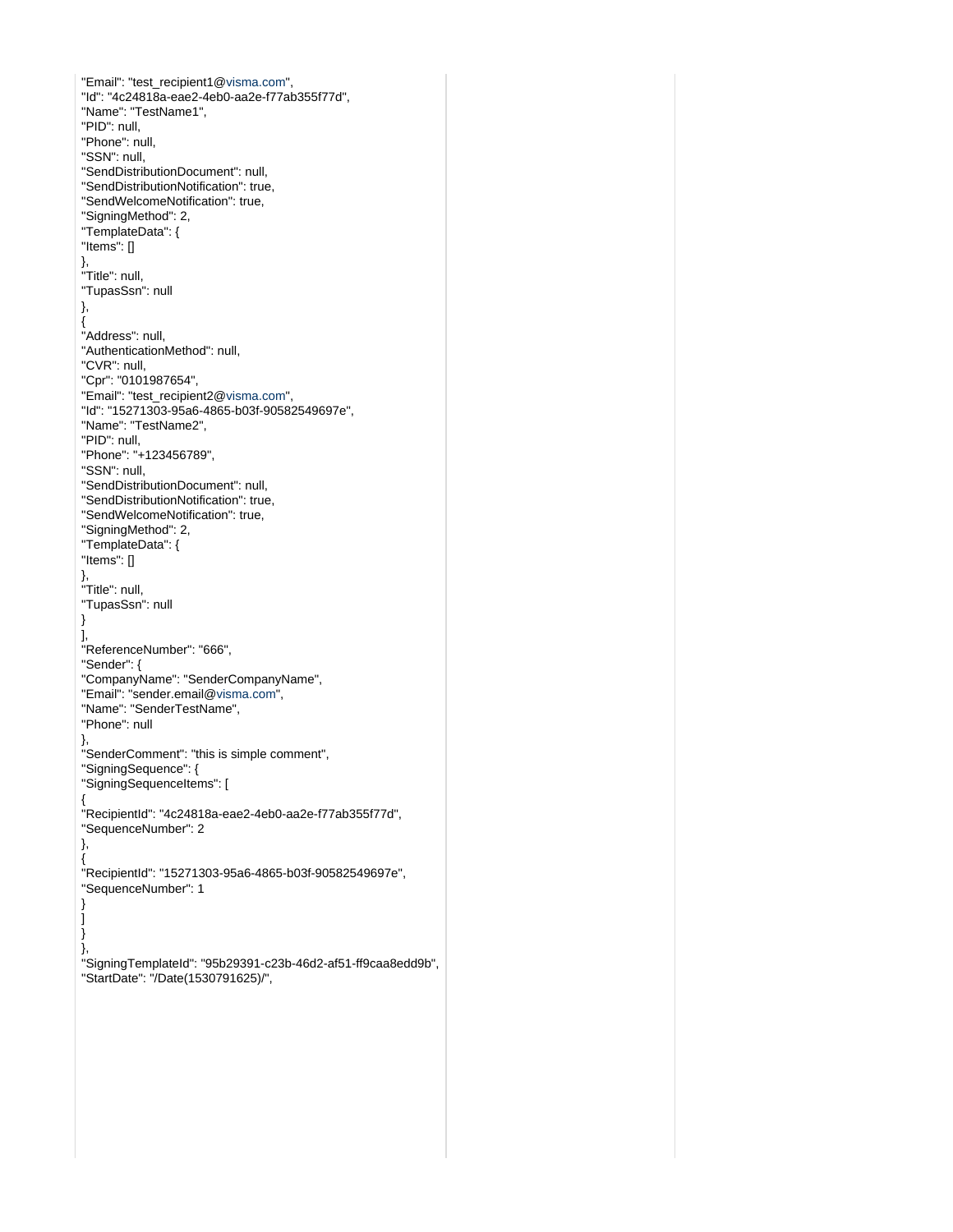} }

## <span id="page-11-0"></span>**2.2.3. GenerateDocument**

#### <span id="page-11-1"></span>**Technical description**

- This method generates documents for signing by using XSLT templates.
- In the request a document template name or document template itself must be supplied along with a signing dataset which contains info about the recipients.
- The template determines how the document will be generated.
- The signing data describes which recipients the service must generate documents to, also describes each recipients' data.
- The method returns a response which contains validation data, generated documents.

#### <span id="page-11-2"></span>**Parameters**

| <b>Name</b> | Type | <b>Description</b>                                                          |
|-------------|------|-----------------------------------------------------------------------------|
| token       | Guid | Unique identifier to identify user.                                         |
| request     |      | GenerateDocumentRequest   Data which will be used when generating document. |

### <span id="page-11-3"></span>**Properties of the types**

| <b>Type</b>                    | Property             | <b>Type</b>                   | <b>Description</b>                                                                                             |
|--------------------------------|----------------------|-------------------------------|----------------------------------------------------------------------------------------------------------------|
| <b>GenerateDocumentRequest</b> | DocumentTemplate     | string                        | XSLT format template                                                                                           |
|                                | <b>RecipientData</b> | RecipientDatal                | Described in InitiateSigning. TemplateData is required at this point for<br>DocumentTemplate XSLT data fields. |
| GenerateDocumentResponse       | GeneratedDocuments   | <b>Document</b> <sup>[]</sup> | Contains generated documents.                                                                                  |
| <b>Document</b>                | RecipientId          | Guid                          | Specifies with which recipient the document is associated.                                                     |
|                                | Data                 | bytell                        | Contains the document data in byte array.                                                                      |

## <span id="page-11-4"></span>**2.2.4. GetSigningTemplates**

#### <span id="page-11-5"></span>**Technical description**

This method allows to get signing templates of the user. It takes as a parameter user token and returns GetSigningTemplatesResponse with signing templates inside. This method could be accessed through both SOAP.

<span id="page-11-6"></span>

| Type                        | <b>Property</b>      | Type              | <b>Description</b>                         |
|-----------------------------|----------------------|-------------------|--------------------------------------------|
| GetSigningTemplatesResponse | SigningTemplateItems | SigningTemplate[] | Contains Signing Template objects.         |
| SigningTemplate             | Id                   | Guid              | Unique Guid to identify signing template.  |
|                             | FriendlyName         | <b>String</b>     | Specifies a name for the signing template. |
|                             | Duration             | <b>TimeSpan</b>   | Defines duration of the signing.           |
|                             |                      |                   |                                            |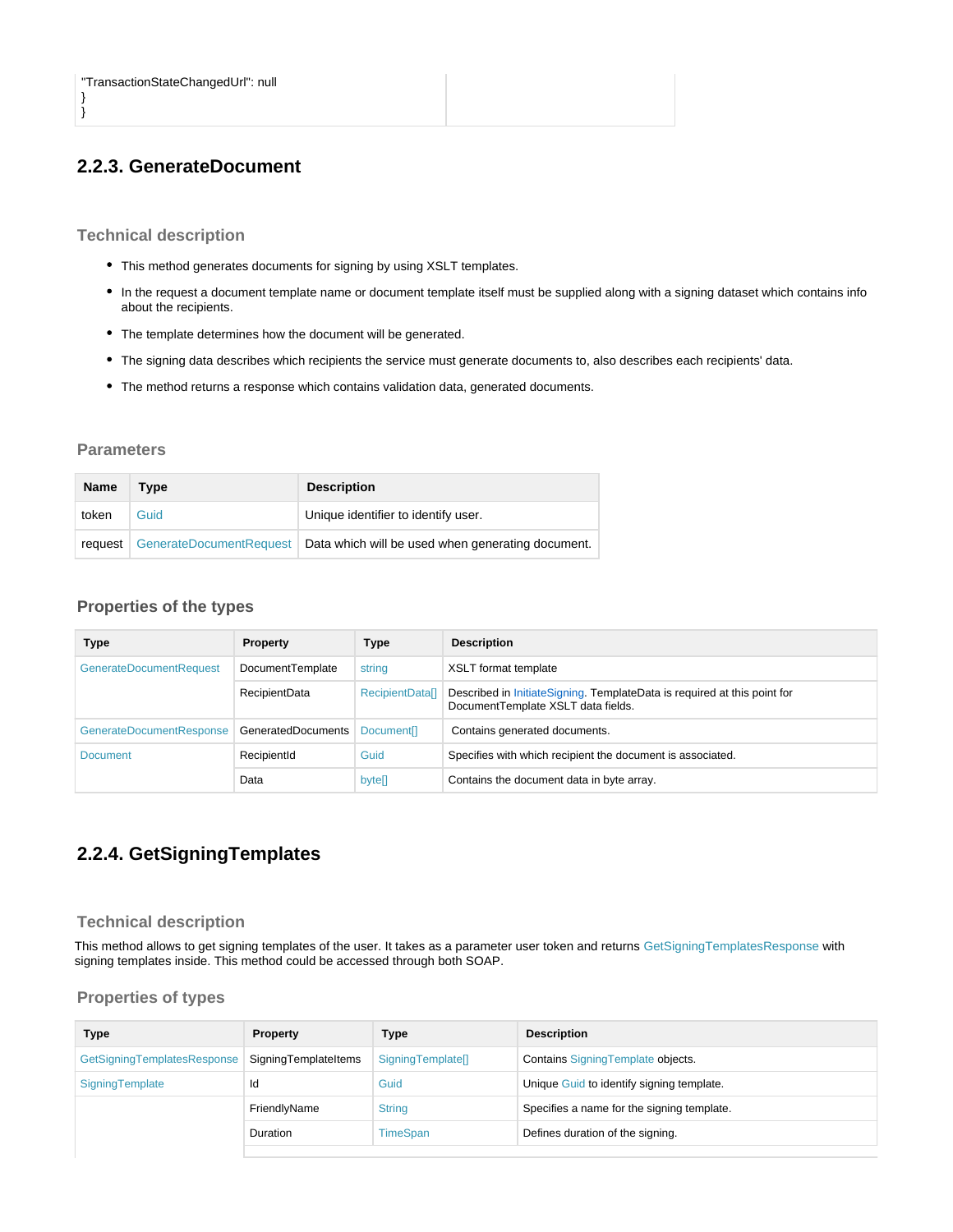| MessageType              | MessageTypeEnum               | See above in the <i>InitiateSigning</i> description.                                                        |
|--------------------------|-------------------------------|-------------------------------------------------------------------------------------------------------------|
| LastReminder             | LastReminderEnum              |                                                                                                             |
| SigningMethod            | SigningMethodEnum             |                                                                                                             |
| DocumentEncryption       | <b>DocumentEncryptionEnum</b> |                                                                                                             |
| AuthenticationMethod     | AuthenticationMethod          |                                                                                                             |
| <b>ShowSignerName</b>    | <b>Bool</b>                   | Specifies whether signer name should be displayed below signature<br>(applies only for Touch signings)      |
| ShowDate                 | <b>Bool</b>                   | Specifies whether signing date should be displayed below signature<br>(applies only for Touch signings)     |
| NotificationIntervalDays | Int                           | Value in days describes after how much days reminder should be sent<br>repeatedly until signing is expired. |
| LastReminderDay          | Int                           | Value in days, describes when the last reminder is sent before a<br>signing expires                         |
| Recipients               | <b>RecipientDatal1</b>        | Predefined recipients. RecipientData described above.                                                       |
| <b>BccRecipients</b>     | <b>BccRecipientDatall</b>     | Predefined bcc recipients. BccRecipientData described above.                                                |

# <span id="page-12-0"></span>**2.2.5. GetSigning**

## <span id="page-12-1"></span>**Technical description**

This method returns info about the signing including recipients, documents etc.

### <span id="page-12-2"></span>**Parameters**

| <b>Name</b>  | Type   | <b>Description</b>                  |
|--------------|--------|-------------------------------------|
| token        | Guid   | Unique identifier to identify user. |
| signingToken | string | Token for identifying signing.      |

<span id="page-12-3"></span>

| Type                               | Property         | Type                    | <b>Description</b>                                                                       |
|------------------------------------|------------------|-------------------------|------------------------------------------------------------------------------------------|
| GetSigningResponse                 | Name             | string                  | Name of the signing.                                                                     |
|                                    | SigningToken     | string                  | Token of the signing.                                                                    |
|                                    | Recipients       | Recipient[]             | Contains recipient's info.                                                               |
|                                    | Enclosures       | Enclosure <sup>[]</sup> | Contains signing enclosure documents.                                                    |
|                                    | ReferenceNumber  | string                  | Contains optional reference number.                                                      |
|                                    | <b>Documents</b> | SigningDocument[]       | Contains signing documents.                                                              |
| Recipient                          | Name             | string                  | Contains Full Name of recipient                                                          |
|                                    | <b>XmlData</b>   | string                  | Contains XML data of the signing document, which have been submitted in<br>TemplateData. |
| <b>Document</b>                    | Name             | string                  | Name of the document.                                                                    |
|                                    | Data             | byte[]                  | Data of the document in bytes.                                                           |
|                                    | MimeType         | string                  | Mime type of the document.                                                               |
| Enclosure (inherits from document) | Name             | string                  | Name of the document.                                                                    |
|                                    | Data             | byte[]                  | Data of the document in bytes.                                                           |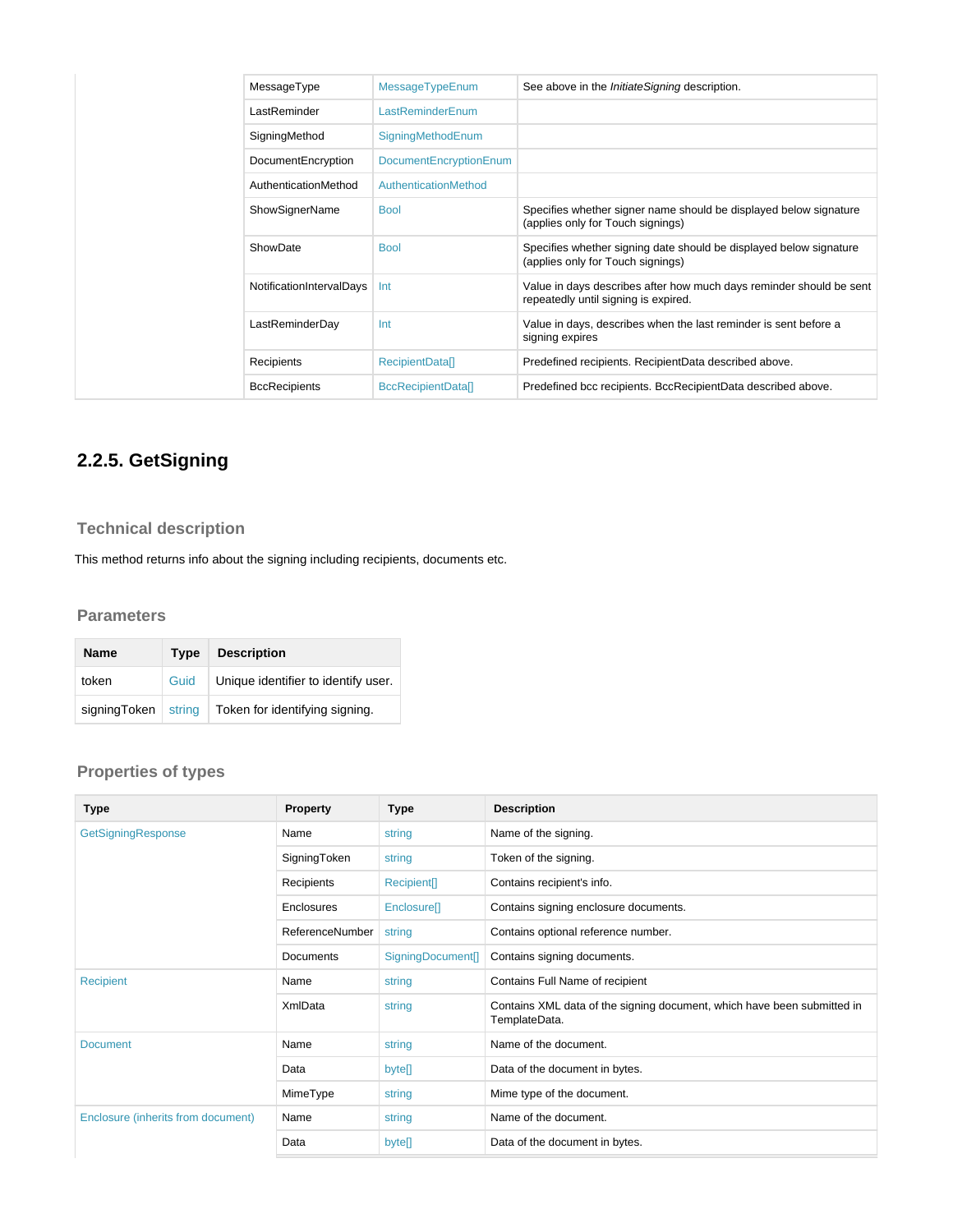|                                | MimeType         | string | Mime type of the document.                                                          |
|--------------------------------|------------------|--------|-------------------------------------------------------------------------------------|
|                                | <b>Islnbound</b> | bool   | If true Enclore is was uploaded by recipient, if false Enclose created by<br>Sender |
| SigningDocument (inherits from | Name             | string | Name of the document.                                                               |
| document)                      | Data             | bytell | Data of the document in bytes.                                                      |
|                                | MimeType         | string | Mime type of the document.                                                          |
|                                | <b>XmlDSig</b>   | string | Contains XML digital signature data.                                                |
|                                | Flowld           | int    | Corresponding document flow id                                                      |
| <b>BccRecipient</b>            | Name             | string | Contains Full Name of bcc recipient                                                 |
|                                | Email            | string | Email of bcc recipient                                                              |

### <span id="page-13-0"></span>**Example**

https://demo.vismaaddo.net/WebService/v2.0/restsigningservice.svc/GetSigning?signingToken=48C5-127B8C-F34D82&token=664dfc42-c5fd-40

## <span id="page-13-1"></span>**2.2.6. GetSigningStatus**

### <span id="page-13-2"></span>**Technical description**

<span id="page-13-3"></span>This method returns info about the signing including recipients, documents etc.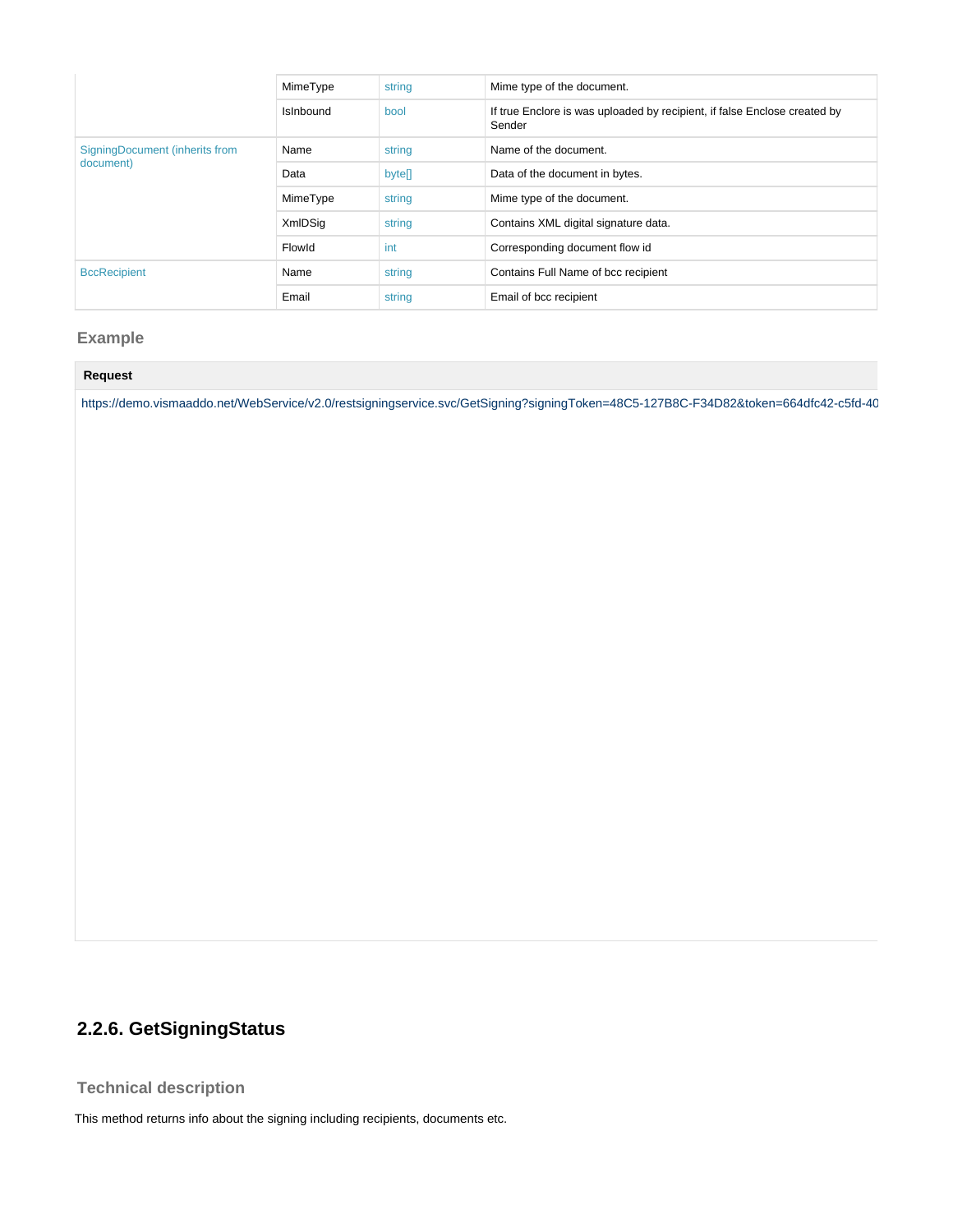### **Parameters**

| <b>Name</b>  | Type   | <b>Description</b>                  |
|--------------|--------|-------------------------------------|
| token        | Guid   | Unique identifier to identify user. |
| signingToken | string | Token for identifying signing.      |

## <span id="page-14-0"></span>**Properties of types**

| Type                    | Property         | Type                        | <b>Description</b>            |
|-------------------------|------------------|-----------------------------|-------------------------------|
| <b>GetSigningStatus</b> | State            | SigningStateEnum            | Signing state                 |
|                         | Recipients       | Recipient <sup>[]</sup>     | <b>Contains Recipients</b>    |
|                         | Transactions     | Transaction                 | Contains signing transactions |
|                         | SigningToken     | string                      | Token of the signing.         |
| <b>Recipient</b>        | Name             | string                      | <b>Full Name of Recipient</b> |
|                         | Transactions     | Transactions <sup>[]</sup>  | <b>Contains Transactions</b>  |
| <b>Transactions</b>     | TransactionToken | Guid                        | Token of the transaction.     |
|                         | <b>State</b>     | <b>TransactionStateEnum</b> | Describes transaction state   |

### <span id="page-14-1"></span>**Enum values**

| <b>Type</b>                 | Value                              | <b>Description</b>                                                                                                        |
|-----------------------------|------------------------------------|---------------------------------------------------------------------------------------------------------------------------|
| SigningStateEnum            | Failed $(-1)$                      | Error occurred.                                                                                                           |
|                             | Created (1)                        | Signing is created                                                                                                        |
|                             | Started (2)                        | Signing reached his signing start date and sent notifications to recipients.                                              |
|                             | Completed (3)                      | Finished distribution. Signing is completed.                                                                              |
|                             | Expired (4)                        | Reached selected signing template expiration date                                                                         |
|                             | Stopped (5)                        | Stopped by user                                                                                                           |
|                             | CampaignStarted (6)                | Related to Campaigns                                                                                                      |
|                             | Rejected (7)                       | Recipient rejected to sign document                                                                                       |
| <b>TransactionStateEnum</b> | Failed $(-1)$                      | Error occurred.                                                                                                           |
|                             | Created (1)                        | When transaction is created, and signing start date is not due.                                                           |
|                             | Pending (2)                        | Related to sequential signing. First document in sequence order is stated to Started as rest of<br>them to Pending state. |
|                             | Started (3)                        | Signing start date is due and ready to sign document.                                                                     |
|                             | Signed (4)                         | Recipient signed document - others may not have done that.                                                                |
|                             | <b>ReadyForDistribution</b><br>(5) | Start distributing transactions to recipients, and sender.                                                                |
|                             | Completed (6)                      | Finished distribution. Signing is completed.                                                                              |
|                             | Expired (7)                        | Reached signing expiration date.                                                                                          |
|                             | Canceled (5)                       | Canceled by user.                                                                                                         |
|                             |                                    |                                                                                                                           |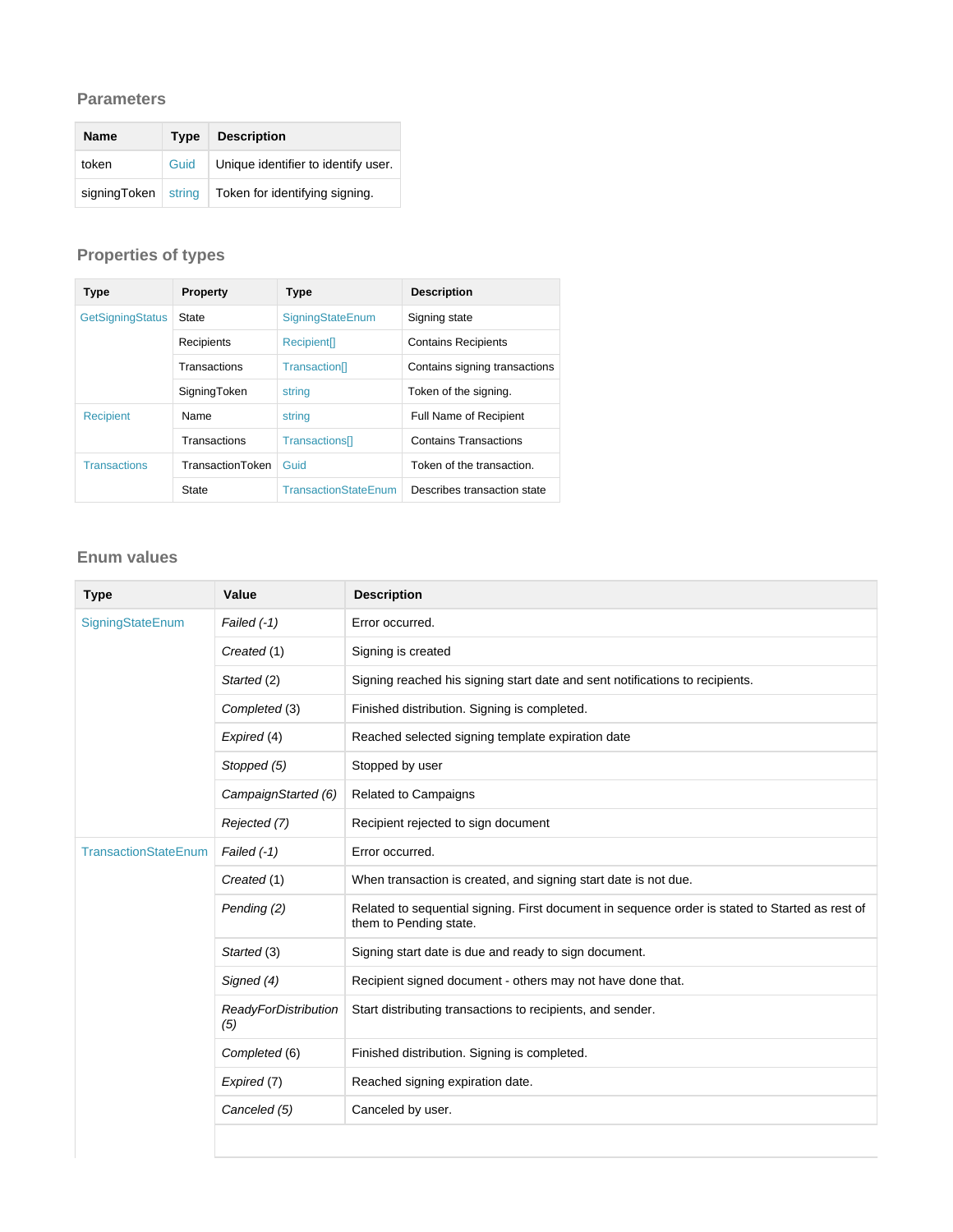| DataCollecting (9) | Relates to data campaigns. After campaign is initiated but not yet started, waiting for merged<br>documents. |
|--------------------|--------------------------------------------------------------------------------------------------------------|
| Rejected (10)      | Recipient rejected signing the document.                                                                     |

## <span id="page-15-0"></span>**Example**

#### **Request**

https://demo.vismaaddo.net/WebService/v2.0/restsigningservice.svc/GetSigningStatus?signingToken=48C5-127B8C-F34D82&token=664dfc42-c

## <span id="page-15-1"></span>**2.2.7. StartCampaignSigning**

#### <span id="page-15-2"></span>**Technical description**

This method starts signing of a campaign which was created earlier by accepting merged documents (using mail merge functionality).

#### <span id="page-15-3"></span>**Parameters**

| <b>Name</b> | Type | <b>Description</b>                                                               |
|-------------|------|----------------------------------------------------------------------------------|
| token       | Guid | Unique identifier to identify user.                                              |
|             |      | request StartCampaignSigningRequest Contains signing token and merged documents. |

#### <span id="page-15-4"></span>**Response**

Method gives response (type of StartCampaignSigningResponse) with information if the call had any errors and signing, transaction tokens.

<span id="page-15-5"></span>

| <b>Type</b>                 | <b>Property</b> | Type   | <b>Description</b>           |
|-----------------------------|-----------------|--------|------------------------------|
| StartCampaignSigningRequest | SigningToken    | string | Unique token of the signing. |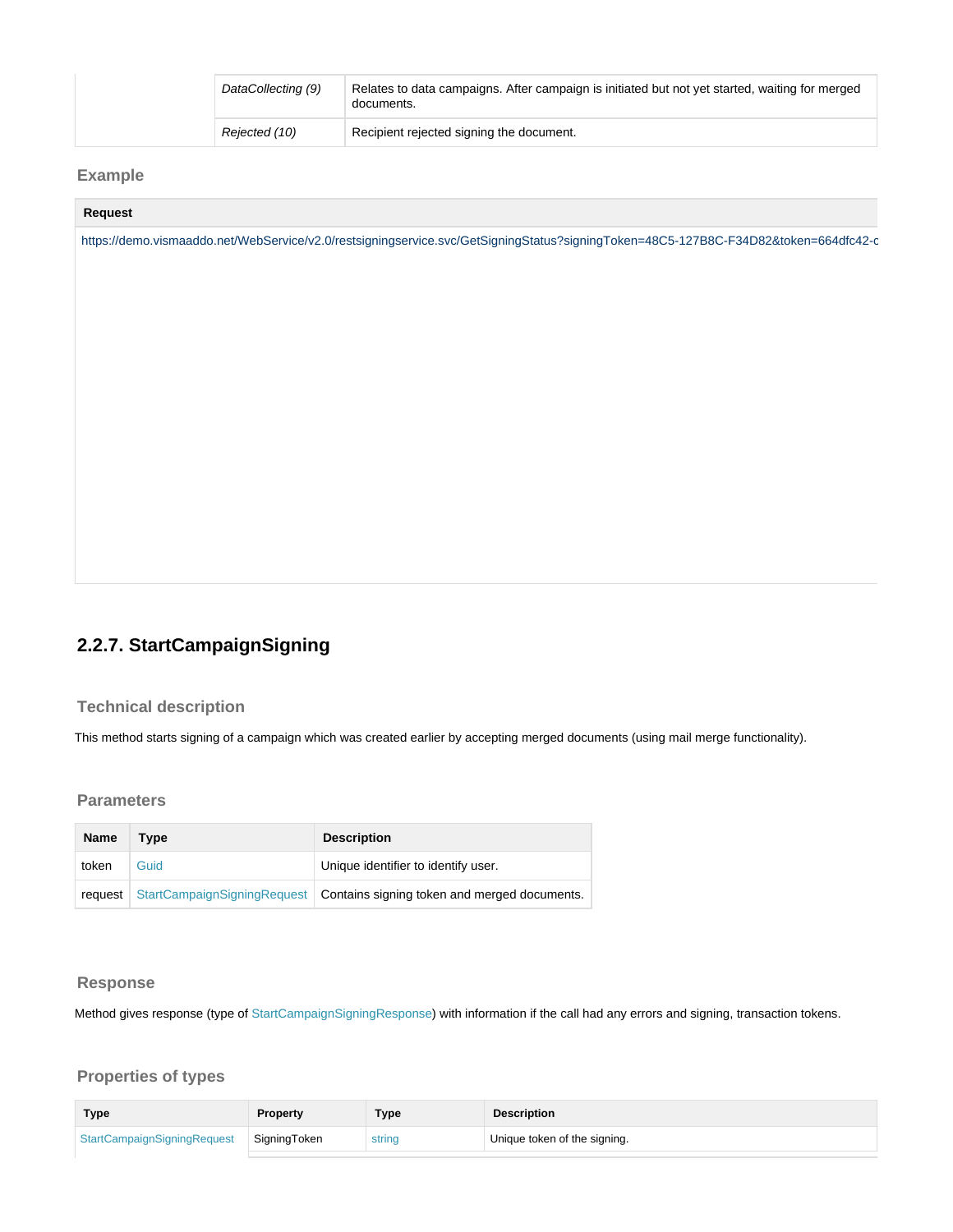|                                     | <b>MergedDocuments</b> | MergeDocument[]     | Array of merged documents.                                                              |
|-------------------------------------|------------------------|---------------------|-----------------------------------------------------------------------------------------|
|                                     | EnclosureDocuments     | EnclosureDocument[] | Array of enclosure documents.                                                           |
| <b>MergeDocument</b>                | ContentType            | string              | Content type of the document. Mandatory. Max 255 chars.                                 |
|                                     | Name                   | string              | Name of the document. Mandatory. Max 255 chars.                                         |
|                                     | Data                   | bytell              | Contains PDF document data in byte array.                                               |
|                                     | <b>DocumentFlowId</b>  | int                 | ID of document flow which signing document will be replaced by this merged<br>document. |
| <b>EnclosureDocument</b>            | Name                   | string              | Name of the document. Mandatory. Max 255 chars.                                         |
|                                     | Data                   | bytell              | Contains PDF document data in byte array.                                               |
| <b>StartCampaignSigningResponse</b> | SigningToken           | string              | Unique token of the signing.                                                            |
|                                     | TransactionToken       | Guid                | Unique token of the transaction which is used in SigningPortal.                         |

## <span id="page-16-0"></span>**2.2.8. MergeDocuments**

### <span id="page-16-1"></span>**Technical description**

This method takes text information which is merged with word documents (replacing merge fields).

### <span id="page-16-2"></span>**Parameters**

| Name  | Type | <b>Description</b>                                                                                                           |
|-------|------|------------------------------------------------------------------------------------------------------------------------------|
| token | Guid | Unique identifier to identify user.                                                                                          |
|       |      | request   MergeDocumentsRequest   Contains signing token and key-value pairs of information for merging with word documents. |

#### <span id="page-16-3"></span>**Response**

Method gives response (type of MergeDocumentsResponse) with information if the call had any errors and merged documents.

### <span id="page-16-4"></span>**Properties of types**

| Type                         | <b>Property</b>                   | Type                                       | <b>Description</b>                                                                                         |
|------------------------------|-----------------------------------|--------------------------------------------|------------------------------------------------------------------------------------------------------------|
| <b>MergeDocumentsRequest</b> | SigningToken                      | string                                     | Unique token of the signing.                                                                               |
|                              | MergeData                         | Dictionary <string,string></string,string> | Key-value pairs of information which will be used when merging with word<br>documents having merge fields. |
| MergeDocumentsResponse       | MergedDocuments   MergeDocument[] |                                            | Array of merged documents. MergeDocument described earlier.                                                |

## <span id="page-16-5"></span>**2.2.9. InitiateCampaign**

<span id="page-16-6"></span>**Technical description**

This method initiates data campaign.

<span id="page-16-7"></span>**Parameters**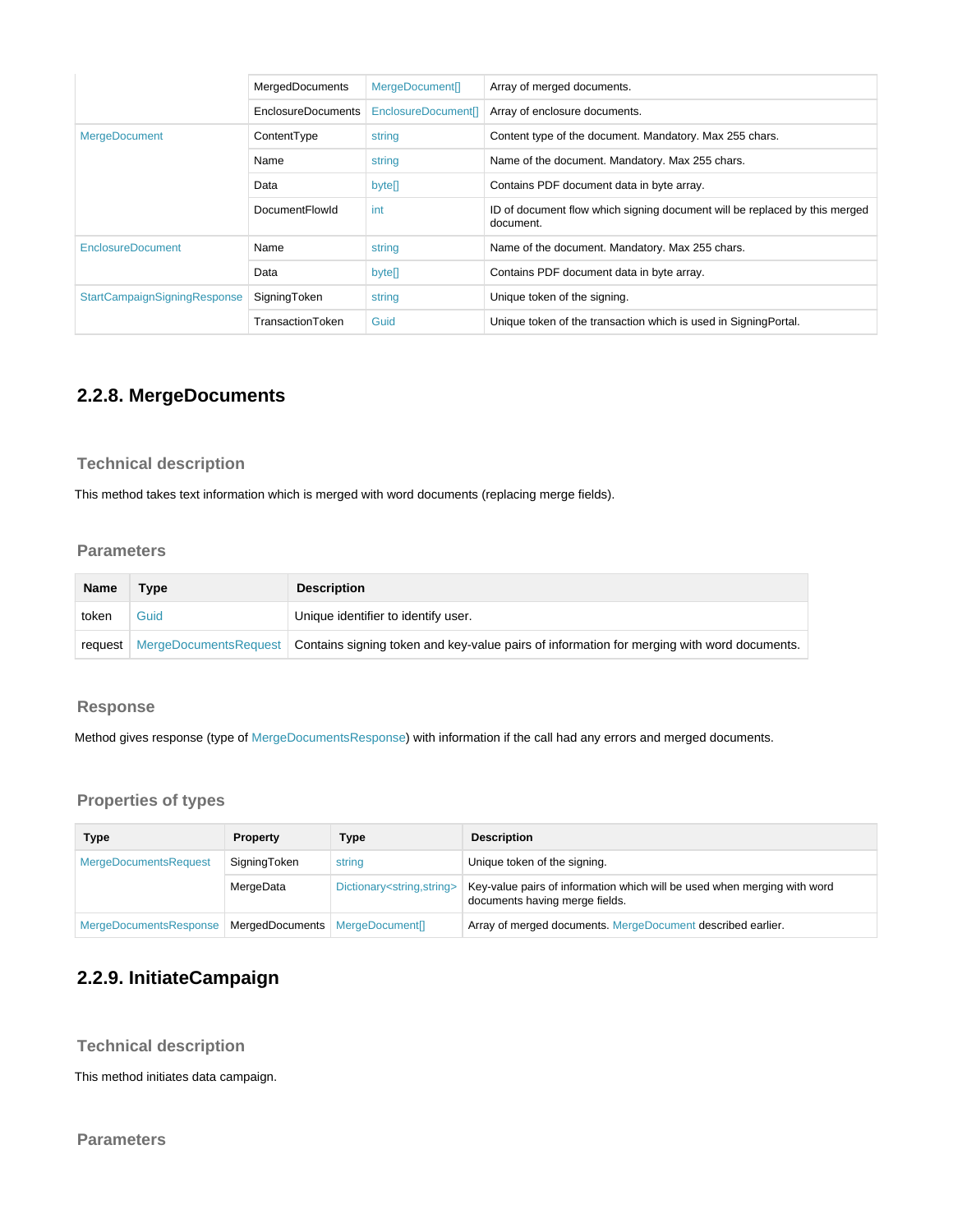| <b>Name</b>      | Type                    | <b>Description</b>                                                                                                          |
|------------------|-------------------------|-----------------------------------------------------------------------------------------------------------------------------|
| token            | Guid                    | User token, necessary for identification.                                                                                   |
| request          |                         | InitiateCampaignRequest   Contains data about how to create signing.                                                        |
| templateOverride | <b>TemplateOverride</b> | Optional. Used in order to replace default account configuration presets (last reminder, signing<br>method, messages etc.). |

<span id="page-17-0"></span>

| <b>Type</b>             | <b>Property</b>                      | Type                                | <b>Description</b>                                                                                                                                                                                                                                                                |
|-------------------------|--------------------------------------|-------------------------------------|-----------------------------------------------------------------------------------------------------------------------------------------------------------------------------------------------------------------------------------------------------------------------------------|
| InitiateCampaignRequest | Name                                 | string                              | set campaign name (used as signing reference number as well) - up<br>to 36 chars                                                                                                                                                                                                  |
|                         | Site                                 | string                              | set web address where data will be collected - up to 100 chars                                                                                                                                                                                                                    |
|                         | RecipientsCsvData                    | byte[]                              | extract information about recipients - comma separated values that<br>can be used - recipient name, email, cpr, phone, externalid, send<br>welcome notification, send distribution notification, send documents. If<br>you provide recipients as a list, then this should be null |
|                         | Recipients                           | CampaignRecipient                   | for adding recipients if not using CSV file                                                                                                                                                                                                                                       |
|                         | MergeDocuments                       | MergeDocument[]                     | attach word documents for mail merge. If not provided a temporary<br>document will be added which can later be replaced with PDF when<br>using StartCampaignSigning                                                                                                               |
|                         | SigningTemplateId                    | Guid                                | specify which template will be used                                                                                                                                                                                                                                               |
|                         | DistributionUrl                      | string                              |                                                                                                                                                                                                                                                                                   |
|                         | RejectionUrl                         | string                              |                                                                                                                                                                                                                                                                                   |
|                         | ExpirationUrl                        | string                              |                                                                                                                                                                                                                                                                                   |
|                         | DocumentSignedUrl                    | string                              |                                                                                                                                                                                                                                                                                   |
|                         | TransactionStateChangedUrl           | string                              | callback url for each transaction state change                                                                                                                                                                                                                                    |
|                         | AllowAttachEnclosure                 | bool                                |                                                                                                                                                                                                                                                                                   |
|                         | AllowAddingComment                   | bool                                |                                                                                                                                                                                                                                                                                   |
|                         | ExternalReference                    | string                              |                                                                                                                                                                                                                                                                                   |
| <b>TemplateOverride</b> | same as for InitiateSigning lin<br>k | same as for InitiateSigning<br>link | same as for InitiateSigning link                                                                                                                                                                                                                                                  |
| <b>MergeDocument</b>    | Name                                 | string                              | name of the document and Data                                                                                                                                                                                                                                                     |
|                         | Data                                 | string                              | document data in bytes                                                                                                                                                                                                                                                            |
| CampaignRecipient       | Name                                 | string                              | max 255 chars, Required                                                                                                                                                                                                                                                           |
|                         | Cpr                                  | string                              | max 10 chars, required when encryption is using CPR                                                                                                                                                                                                                               |
|                         | Email                                | string                              | max 255 chars, required when message type is mail                                                                                                                                                                                                                                 |
|                         | Phone                                | string                              | max 50 chars, required when message type is SMS                                                                                                                                                                                                                                   |
|                         | Cvr                                  | string                              | max 12 chars, Required when using NemID Employee signing<br>method                                                                                                                                                                                                                |
|                         | <b>BankIdSsn</b>                     | string                              | max 11 chars                                                                                                                                                                                                                                                                      |
|                         | SendWelcomeNotification              | bool                                | if not provided - true                                                                                                                                                                                                                                                            |
|                         | SendDocuments                        | bool                                | If not provided - true                                                                                                                                                                                                                                                            |
|                         | SendDistributionNotification         | bool                                | if not provided - true                                                                                                                                                                                                                                                            |
|                         | SigningMethod                        | SigningMethodEnum                   | if not provided - used from signing template                                                                                                                                                                                                                                      |
|                         | AuthenticationMethod                 | AuthenticationMethodEnum            | if not provided - used from signing template                                                                                                                                                                                                                                      |
|                         | Title                                | string                              | max 255 chars                                                                                                                                                                                                                                                                     |
|                         |                                      |                                     |                                                                                                                                                                                                                                                                                   |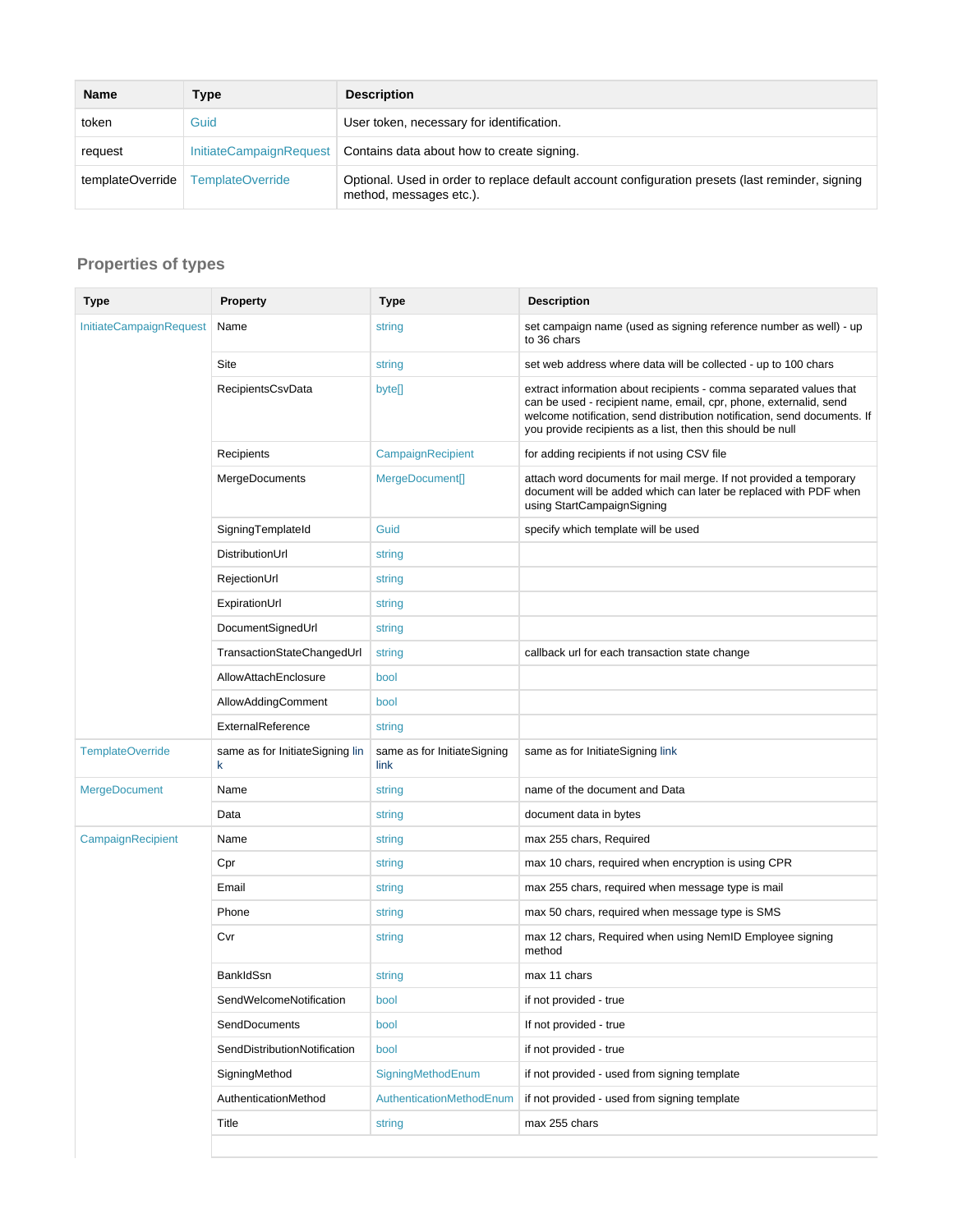| Externalld |
|------------|
|------------|

extring max 255 chars

### <span id="page-18-0"></span>**Example**

| Request                                                                                                                                                                                                                                                                                                                                                                                                                                                           | Response                                                                                                                                                                                                                             |
|-------------------------------------------------------------------------------------------------------------------------------------------------------------------------------------------------------------------------------------------------------------------------------------------------------------------------------------------------------------------------------------------------------------------------------------------------------------------|--------------------------------------------------------------------------------------------------------------------------------------------------------------------------------------------------------------------------------------|
| "token":"06ef8f71-32c2-4cfe-b957-93e22c9e10e3",<br>"request":{<br>"Name":"override2",<br>"Site": "http://demo.vismaaddo.net/datacollection/",<br>"SigningTemplateId": "19e6fe5b-e96a-4ab0-8899-012a932c1ddc",<br>"TransactionStateChangedUrl": "http://www.google.com",<br>"Recipients": [<br>"Name": "TestCampaign",<br>"Email": "test_campaign_recipient@visma.com",<br>"SigningMethod": 6<br>"templateOverride": {<br>"LastReminder": 1,<br>"SigningMethod": 1 | "CampaignSignings": [<br>"SigningToken": "757-F53CF-63B41C",<br>"TransactionToken": "101a925b-8680-41c6-bd2a-a37cb2826f32"<br>λ,<br>"SigningToken": "757-F53D2-32BE9",<br>"TransactionToken": "7bc10e45-170c-4deb-8424-9492ebd61914" |

## <span id="page-18-1"></span>**2.2.10. GetAccountInfo**

### <span id="page-18-2"></span>**Technical description**

This method returns account related information.

### <span id="page-18-3"></span>**Parameters**

|  | Name   Type   Description                                |
|--|----------------------------------------------------------|
|  | token   Guid   User token, necessary for identification. |

### <span id="page-18-4"></span>**Response**

<span id="page-18-5"></span>Method gives response (type of GetAccountInfo) which contains account related information.

| <b>Type</b>    | Property            | <b>Type</b>              | <b>Description</b>                                                                    |
|----------------|---------------------|--------------------------|---------------------------------------------------------------------------------------|
| GetAccountInfo | CreditsLeft         | decimal                  | Number of credits left.                                                               |
|                | <b>IsEnterprise</b> | bool                     | If value is True Account is Enterprise                                                |
|                | Name                | string                   | <b>Account Name</b>                                                                   |
|                | Email               | string                   | <b>Account Email</b>                                                                  |
|                | Phone               | string                   | <b>Account Phone</b>                                                                  |
|                | AccountLevel        | AccountLevel             | Level of account. Possible values: Now(1), Test(2), Enterprise(3), Internal (4)       |
|                | Contacts            | List <contact></contact> | List of saved account contacts (commonly used for autofilling signing recipient info) |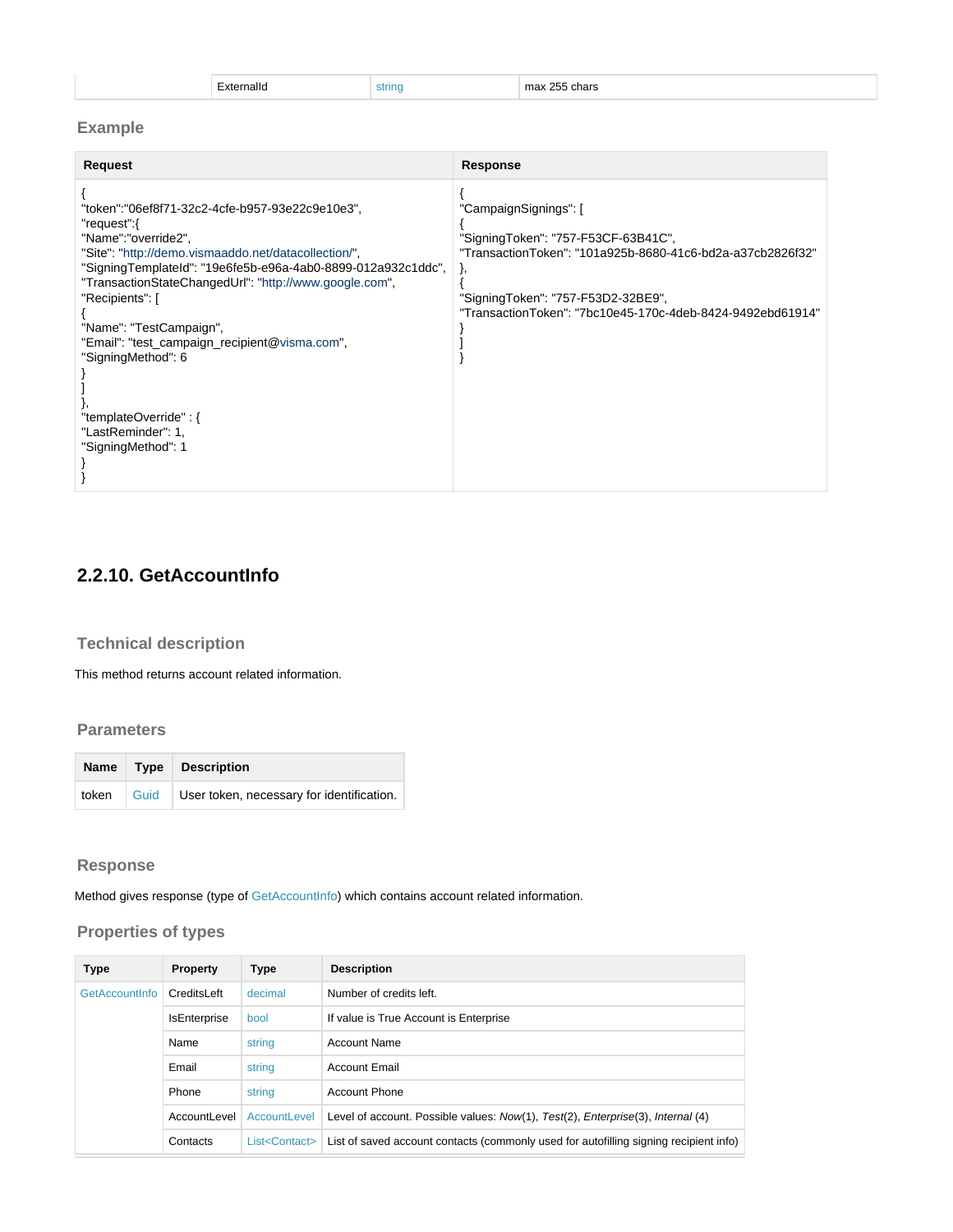| Contact | Name  | string | Name of a contact       |
|---------|-------|--------|-------------------------|
|         | Title | string | Title of a contact      |
|         | Phone | string | Phone of a contact      |
|         | Email | string | Email of a contact      |
|         | Cvr   | string | Tax number of a contact |

## <span id="page-19-0"></span>**2.2.11. GenerateDocumentWithMergeData**

#### <span id="page-19-1"></span>**Technical description**

This method returns a base64 string of a PDF created from the provided information. The document must contain Merge Fields. Multiple objects (list of objects, dynamically generated tables and etc are also supported) and are called regions. Regions should look like this in the template document:

Example:

To insert a basic merge field in MS Word, click Insert -> Field -> MergeField and enter the same name as it will be used in your object (DataModel).

#### <span id="page-19-2"></span>**Parameters**

<span id="page-19-3"></span>

| <b>Name</b>     | Type                                 | <b>Description</b>                                           |
|-----------------|--------------------------------------|--------------------------------------------------------------|
| token           | Guid                                 | User token, necessary for identification.                    |
| request         | GenerateDocumentWithMergeDataRequest | Contains the data about generating the document              |
| encryptDocument | bool                                 | Boolean if the document needs to be encrypted, default false |
| encryptionkey   | string                               | Document encryption key if encryption is needed              |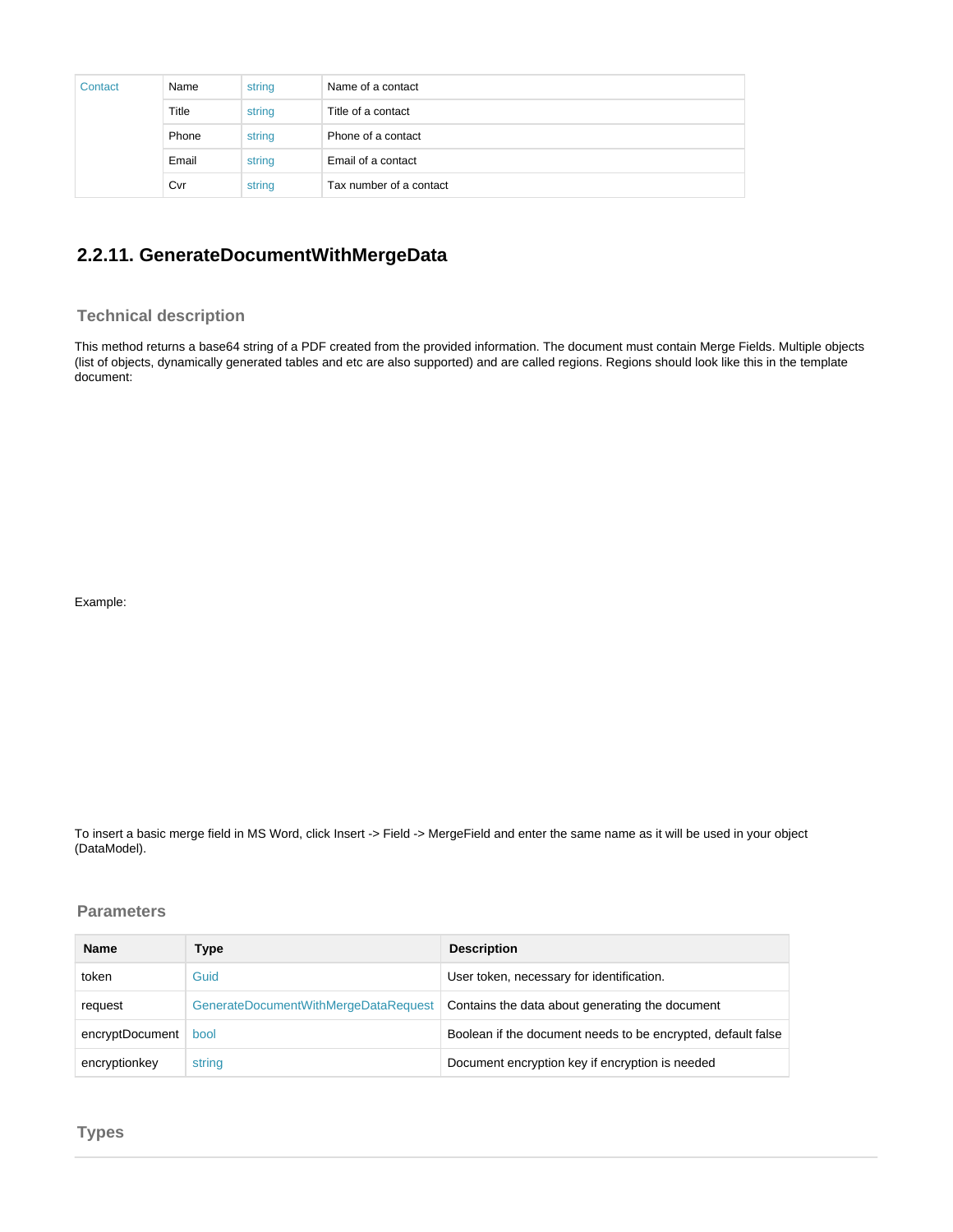| <b>Type</b>                          | <b>Description</b>                                                                                                                                                                                                                                                                                                                                                                |
|--------------------------------------|-----------------------------------------------------------------------------------------------------------------------------------------------------------------------------------------------------------------------------------------------------------------------------------------------------------------------------------------------------------------------------------|
| Guid                                 | A unique set of symbols, necessary for identification.                                                                                                                                                                                                                                                                                                                            |
| GenerateDocumentWithMergeDataRequest | Contains properties: Document (type of string) - base 64 string for the document template. Most<br>common usage is MS Word document with merge fields. RegionDatas (type of IEnumerable <ge<br>nerateDocumentRegionData&gt;) - list of region datas, the objects used on creating dynamic<br/>sections in document with merge fields. There can be sources for mergedata:</ge<br> |
|                                      | DataModel (type of string) - main data object converted to JSON string. Object properties are<br>used in adding data to the end document                                                                                                                                                                                                                                          |
|                                      | <b>XMLMergeData</b> - XML is used as main data source.                                                                                                                                                                                                                                                                                                                            |
|                                      | If both data source are provided XMLMergeData will be used.                                                                                                                                                                                                                                                                                                                       |
| <b>GenerateDocumentRegionData</b>    | Contains properties: RegionName (type of string) - name of the region where the objects will be<br>placed. Objects (type of IEnumerable <string>) - list of objects converted to JSON string. Object<br/>properties are used in adding data to the end document</string>                                                                                                          |

#### <span id="page-20-0"></span>**Response**

Method gives response (type of string) which contains the document bytes converted to a base64 string.

## <span id="page-20-1"></span>**2.2.11. GetTransactionDetails**

### <span id="page-20-2"></span>**Technical description**

Gets details of a transaction based on transaction token.

#### <span id="page-20-3"></span>**Parameters**

| <b>Name</b>             | Tvpe | <b>Description</b>                         |
|-------------------------|------|--------------------------------------------|
| token                   | Guid | User token, necessary for identification.  |
| transactionToken   Guid |      | Transaction token to identify transaction. |

#### <span id="page-20-4"></span>**Response**

Returns an object GetTransactionDetailsResponse with transaction information by the given transaction token.

## <span id="page-20-5"></span>**2.2.12. ReactivateTransaction**

### <span id="page-20-6"></span>**Technical description**

Reactivates transaction based on transaction token. Only transactions with state failed or expired can be reactivated.

#### <span id="page-20-7"></span>**Parameters**

<span id="page-20-8"></span>

| <b>Name</b>             | Tvpe | <b>Description</b>                         |
|-------------------------|------|--------------------------------------------|
| token                   | Guid | User token, necessary for identification.  |
| transactionToken   Guid |      | Transaction token to identify transaction. |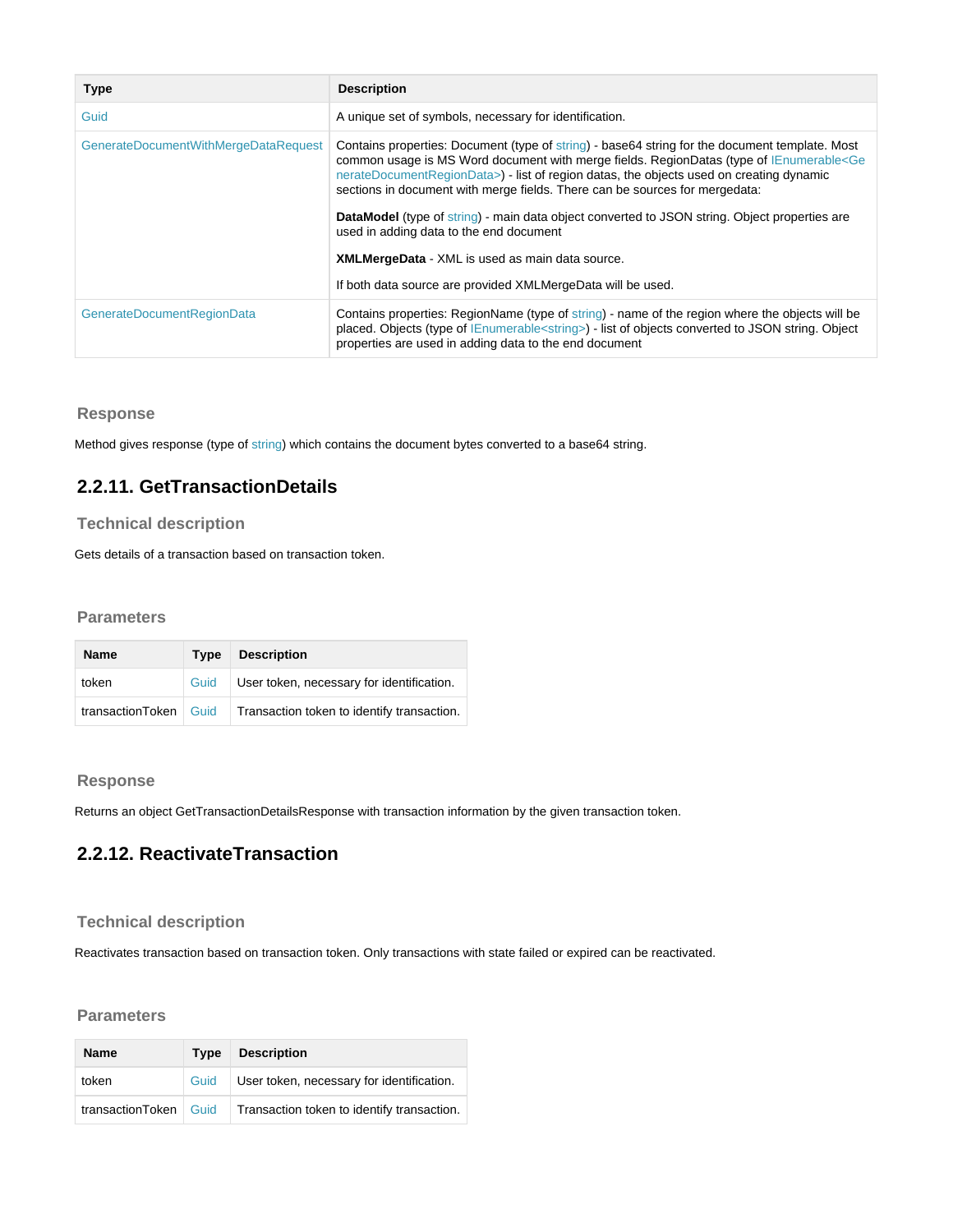## **2.2.13. CancelTransaction**

### <span id="page-21-0"></span>**Technical description**

Cancel transaction based on transaction token.

#### <span id="page-21-1"></span>**Parameters**

| Name                    |      | Type Description                           |
|-------------------------|------|--------------------------------------------|
| token                   | Guid | User token, necessary for identification.  |
| transactionToken   Guid |      | Transaction token to identify transaction. |

### <span id="page-21-2"></span> **Example**

| Request                                                                                                        | Response |
|----------------------------------------------------------------------------------------------------------------|----------|
| "token": "c05f50aa-35f4-4fb8-8d3c-b70a9169d28a",<br>"transactionToken": "abcf50aa-35f4-4fb8-8d3c-b70a9169d28f" |          |
|                                                                                                                |          |

## <span id="page-21-3"></span>**2.2.14. UpdateTransaction**

### <span id="page-21-4"></span>**Technical description**

Updates transaction based on transaction token. If Transaction is found by TransactionToken and updated with the new provided data. If any of the fields (RecipientName, RecipientPhoneNo, RecipientEmail) are null or empty - it will not be used to update transaction.

#### <span id="page-21-5"></span>**Parameters**

| Name    | Type | <b>Description</b>                                                                    |
|---------|------|---------------------------------------------------------------------------------------|
| token   | Guid | User token, necessary for identification.                                             |
| request |      | UpdateTransactionRequest   An object with transaction information that needs updating |

<span id="page-21-6"></span>

| Type                            | <b>Property</b>      | Type | <b>Description</b>                                     |
|---------------------------------|----------------------|------|--------------------------------------------------------|
| Guid                            |                      |      | A unique set of symbols, necessary for identification. |
| <b>UpdateTransactionRequest</b> | TransactionToken     |      |                                                        |
|                                 | <b>RecipientName</b> |      | Name of the recipient, max 255 chars                   |
|                                 | RecipientPhoneNo     |      | Recipient phone number, max 50 chars                   |
|                                 |                      |      |                                                        |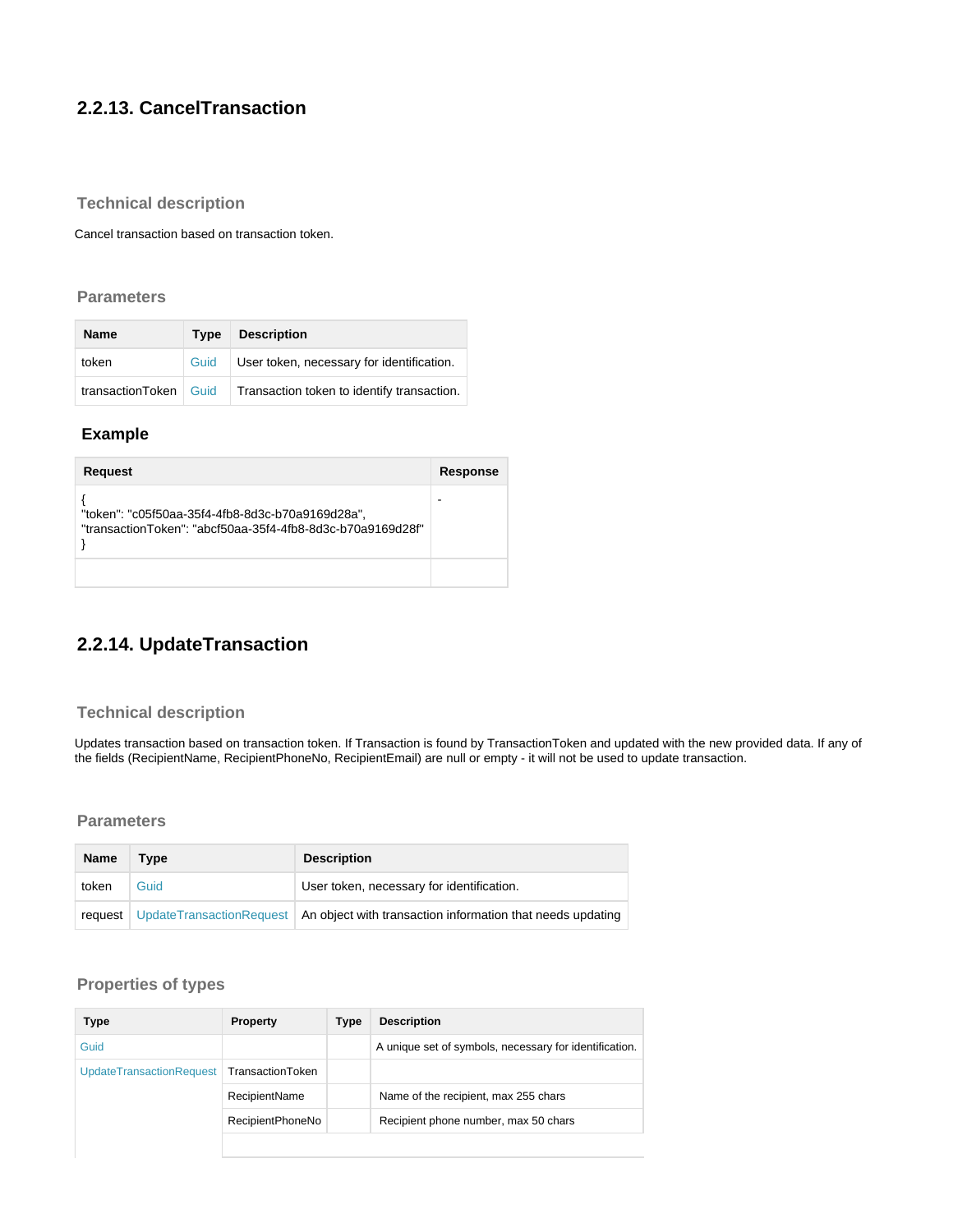## <span id="page-22-0"></span>**2.2.15. GetCampaigns**

<span id="page-22-1"></span>**Technical description**

Get campaigns with same externa reference identifier

### <span id="page-22-2"></span>**Parameters**

| <b>Name</b> | Type | <b>Description</b>                                     |
|-------------|------|--------------------------------------------------------|
| token       | Guid | User token, necessary for identification.              |
|             |      | externalReference string External campaign ildentifier |

### <span id="page-22-3"></span>**Response**

| <b>Type</b>          | <b>Description</b>                                                                                                                                                                                   |
|----------------------|------------------------------------------------------------------------------------------------------------------------------------------------------------------------------------------------------|
| GetCampaignsResponse | Contains properties:<br><b>Campaigns - list of Campaign object</b>                                                                                                                                   |
|                      | <b>Campaign</b> contains: <b>CampaignStateEnum</b> - possible values Started = 1, Completed = 2, Canceled = 3<br><b>Signings</b> - list of <b>Signing</b> objects                                    |
|                      | <b>Signing contains:</b><br><b>Token - Signing token, public signing identifier</b><br>State - State of Signing, Signing State Enum<br>TransactionState - State of Transaction, TransactionStateEnum |

### <span id="page-22-4"></span>**Example**

**Request Response**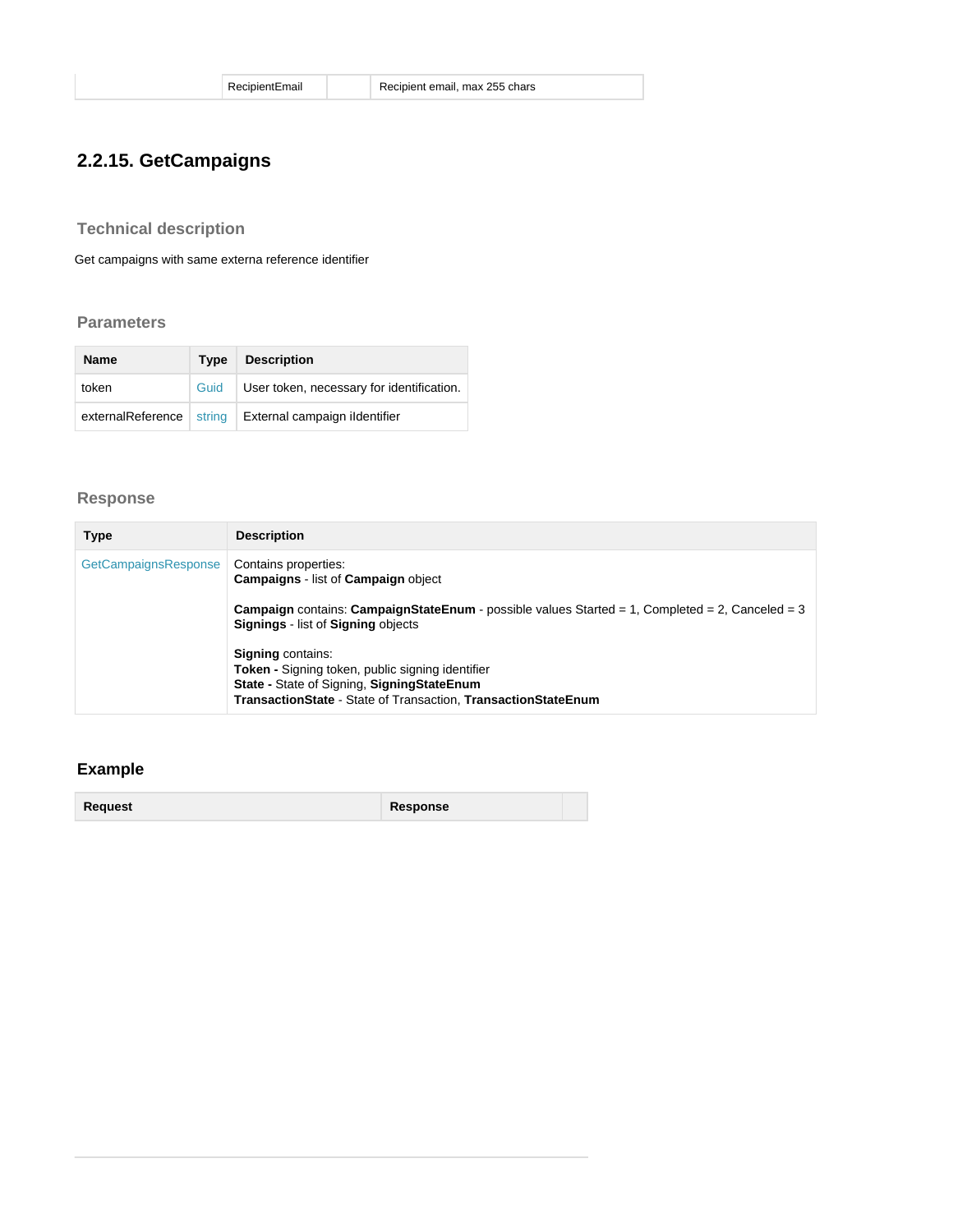| "token": "db8b5d64-6f45-4748-a93a-80022d150286",<br>"externalReference": null | "Campaigns": [<br>"Signings": [<br>"State": 4,<br>"Token": "4726-16AAA-6A9A",<br>"TransactionState": 7<br>"State": 2<br>ì,<br>"Signings": [<br>"State": 4,<br>"Token": "47F4-14F61-4E20",<br>"TransactionState": 7<br>"State": 2 |
|-------------------------------------------------------------------------------|----------------------------------------------------------------------------------------------------------------------------------------------------------------------------------------------------------------------------------|
|                                                                               |                                                                                                                                                                                                                                  |

## <span id="page-23-0"></span>**2.2.16. GetTemplateMessages**

### <span id="page-23-1"></span>**Parameters**

| <b>Name</b>       | Type | <b>Description</b>                        |
|-------------------|------|-------------------------------------------|
| token             | Guid | User token, necessary for identification. |
| templateld   Guid |      | Template ID                               |

## <span id="page-23-2"></span>**Response**

| Type                        | <b>Description</b>                                                                                                                                                                                                                                                                                                                |
|-----------------------------|-----------------------------------------------------------------------------------------------------------------------------------------------------------------------------------------------------------------------------------------------------------------------------------------------------------------------------------|
| GetTemplateMessagesResponse | Contains properties:<br><b>ID-</b> Guid of template<br><b>TemplateMessages - list of SigningTemplateMessage</b>                                                                                                                                                                                                                   |
|                             | Signing Template Message contains:<br><b>Subject, subject of email message</b><br><b>Body</b> , content of message<br><b>UsageType</b> , enum, StartMessage = 0, RemindMessage = 1, Distribution = 4, CampaignStartMessage = 5,<br>$CammainRemindMessage = 6$<br><b>Type</b> , enum, Sms = 1, Email = 2, SigningPortalReceipt = 3 |

## <span id="page-23-3"></span> **Example**

### **Request**

https://demo.vismaaddo.net/WebService/v2.0/restsigningservice.svc/GetTemplateMessages?templateId=f2e2e62b-7d67-4695-8961-b2411dbd2(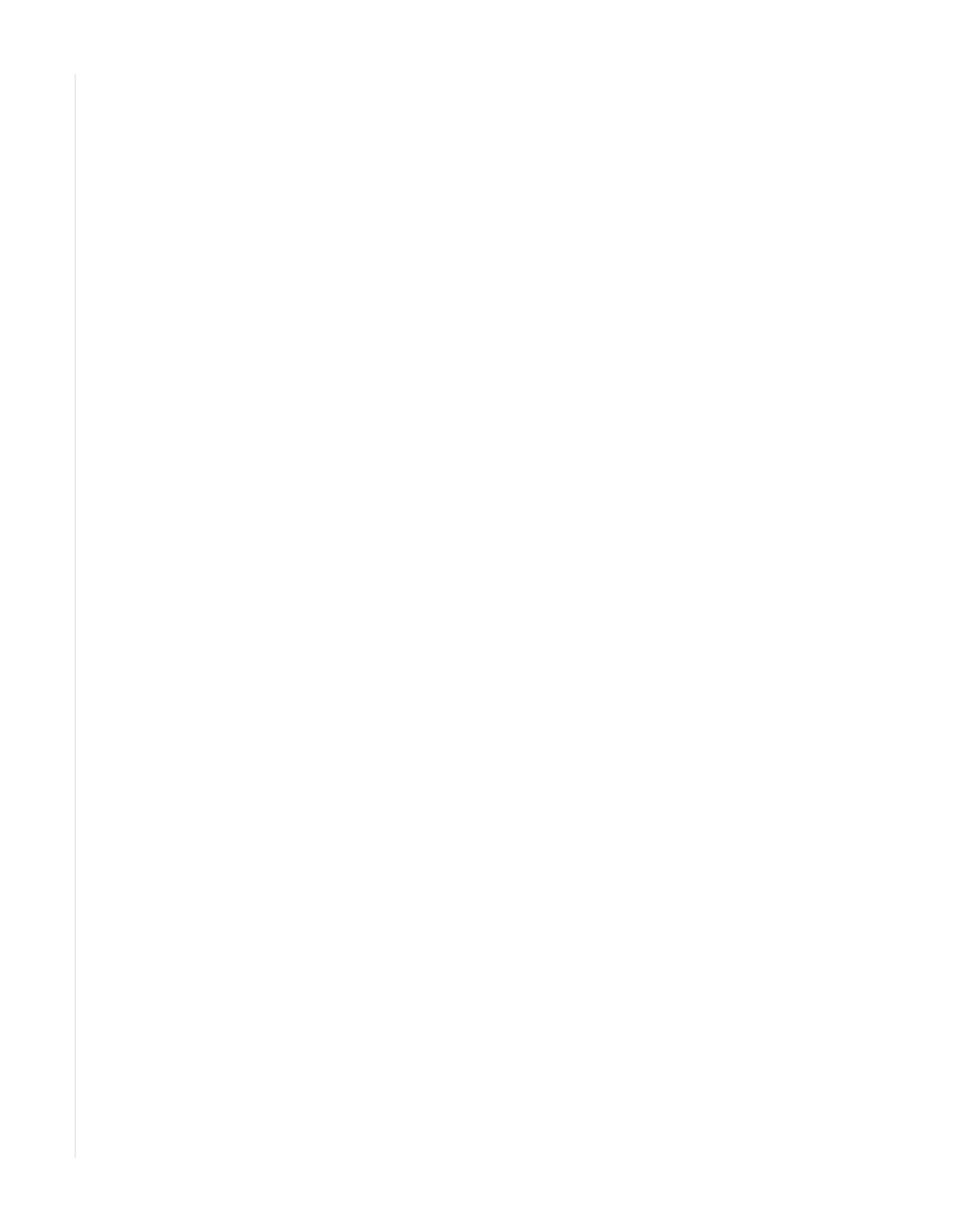# <span id="page-25-0"></span>**2.2.17. GetRejectionComment**

### <span id="page-25-1"></span>**Parameters**

| <b>Name</b>   |      | Type Description                          |
|---------------|------|-------------------------------------------|
| token         | Guid | User token, necessary for identification. |
| transactionId | int  | Transaction ID                            |

## <span id="page-25-2"></span>**Response**

| Type                        | <b>Description</b>                                                                                                                                                                                                               |
|-----------------------------|----------------------------------------------------------------------------------------------------------------------------------------------------------------------------------------------------------------------------------|
| GetRejectionCommentResponse | Contains properties:<br>Message - [string] - rejection comment/message<br>TransactionId - [int] - transaction ID<br>RejectedBy - [string] - full name of the user who rejected transaction<br>Date - [DateTime] - rejection date |

## <span id="page-25-3"></span> **Example**

| Request                                                                                                                               |
|---------------------------------------------------------------------------------------------------------------------------------------|
| https://demo.vismaaddo.net/WebService/v2.0/restsigningservice.svc/getrejectioncomment?transactionId=49480&token=b42ee72d-29d3-41b4-b7 |
|                                                                                                                                       |
|                                                                                                                                       |
|                                                                                                                                       |
|                                                                                                                                       |

## <span id="page-25-4"></span>**2.2.18. CreateGroup**

<span id="page-25-5"></span>**Parameters**

| <b>Name</b> | Type                      | <b>Description</b>                                                                                                                      |
|-------------|---------------------------|-----------------------------------------------------------------------------------------------------------------------------------------|
| token       | Guid                      | User token, necessary for identification.                                                                                               |
| request     | <b>CreateGroupRequest</b> | CreateGroupRequest contains two properties:<br>Name - [string] - name of the group<br><b>Description - [string] - group description</b> |

<span id="page-25-6"></span>**Response**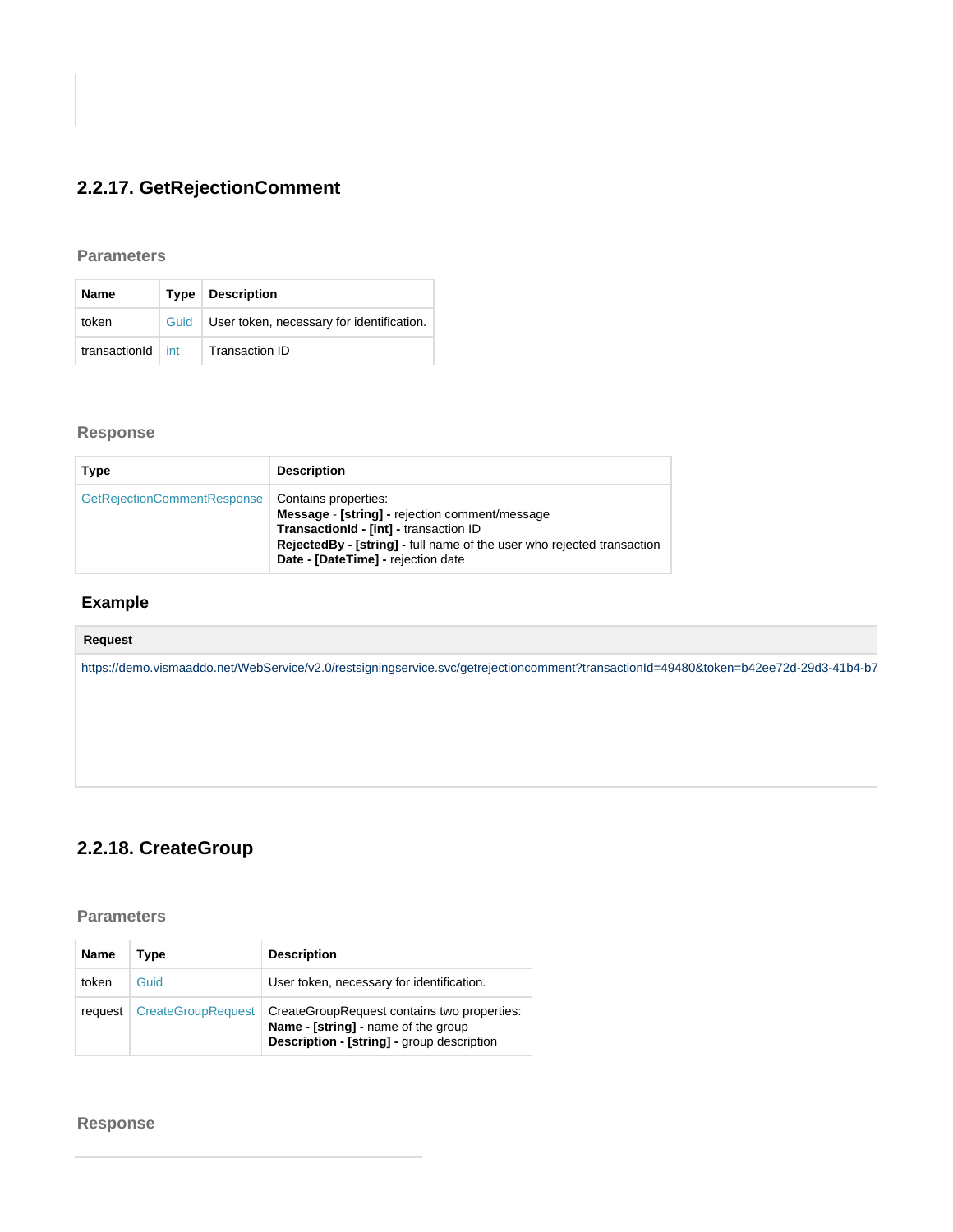| Type          | <b>Description</b>                                                                                                                              |
|---------------|-------------------------------------------------------------------------------------------------------------------------------------------------|
| GroupResponse | Contains properties:<br>Id- [int] - Id of new group<br>Name - [string] - name of the group<br><b>Description - [string] - group description</b> |

## <span id="page-26-0"></span>**Example**

| <b>Request</b>                                                                                                                              | Response                                                                                                          |
|---------------------------------------------------------------------------------------------------------------------------------------------|-------------------------------------------------------------------------------------------------------------------|
| "token": "cbf214f0-114e-4ead-a837-10088002869e",<br>"request" {<br>"Name": "TestGroup2",<br>"Description": "this is postman created group1" | "CreateGroupResult": {<br>"Description": "this is postman created group1",<br>"Id": 7789.<br>"Name": "TestGroup2" |

# <span id="page-26-1"></span>**2.2.19. GetGroups**

#### <span id="page-26-2"></span>**Parameters**

|  | Name   Type   Description                              |
|--|--------------------------------------------------------|
|  | token Guid   User token, necessary for identification. |

## <span id="page-26-3"></span>**Response**

| Type                                     | <b>Description</b>                                                                                                                           |
|------------------------------------------|----------------------------------------------------------------------------------------------------------------------------------------------|
| GetGroupsResponse   Contains properties: | List <groupresponse> - list of GroupResponse model, which contains same properties as CreateGroup method<br/>response model.</groupresponse> |

# <span id="page-26-4"></span>**Example**

<span id="page-26-5"></span>

| <b>Request</b>                                                                                                         | Response                                                                                                                                   |
|------------------------------------------------------------------------------------------------------------------------|--------------------------------------------------------------------------------------------------------------------------------------------|
| https://demo.vismaaddo.net/WebService/v2.0/RestSigningService.svc/GetGroups?token=cbf214f0-114e-4ead-a837-10088002869e | "Groups": [<br>"Descriptio<br>"This is for<br>custom<br>templates<br>testing",<br>"Id": 5074,<br>"Name":<br>"Custom<br>templates<br>group" |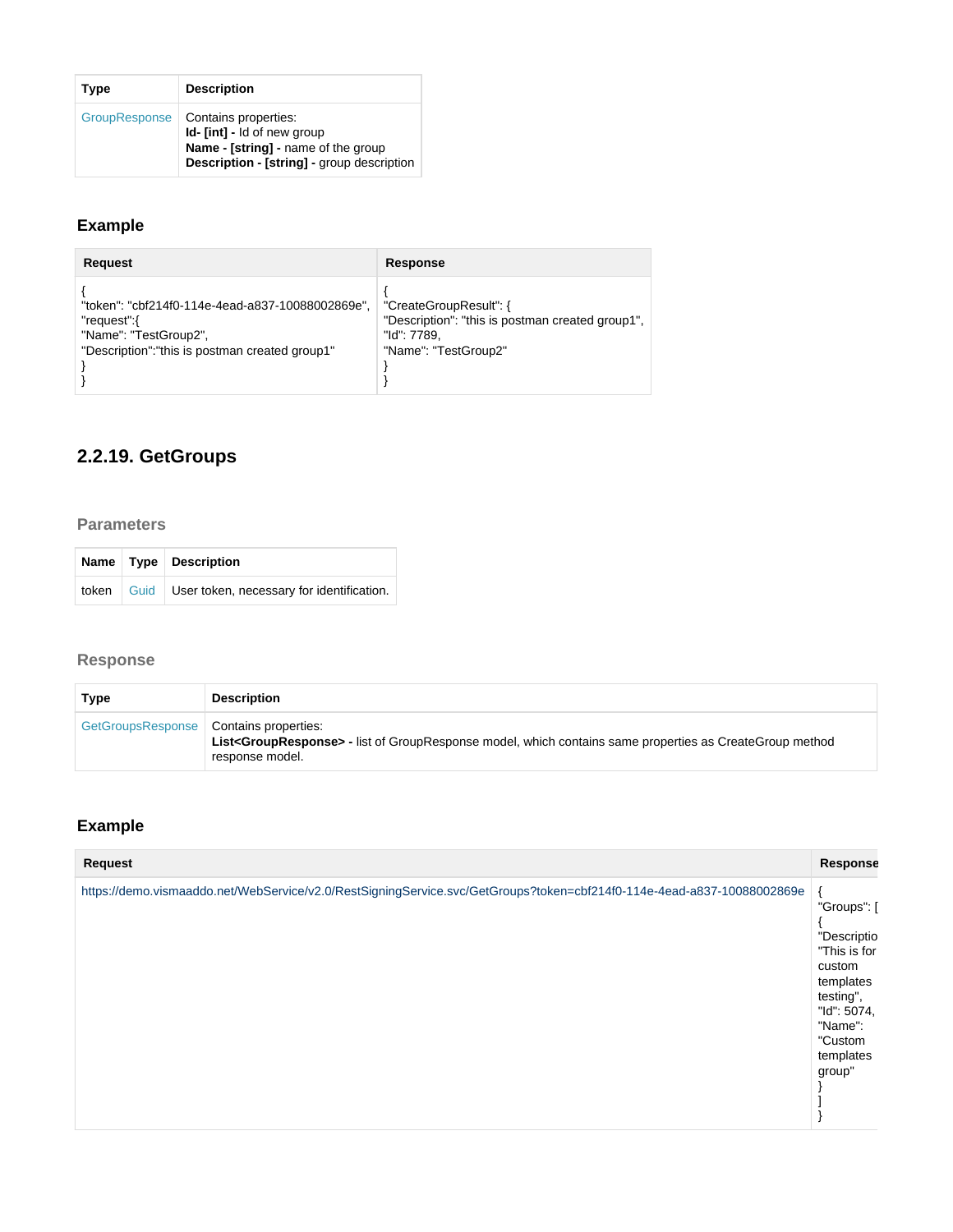## **2.2.20. AddUserToGroup**

### <span id="page-27-0"></span>**Parameters**

| <b>Name</b> | Type                         | <b>Description</b>                                                                                                                                                                    |
|-------------|------------------------------|---------------------------------------------------------------------------------------------------------------------------------------------------------------------------------------|
| token       | Guid                         | User token, necessary for identification.                                                                                                                                             |
| request     | <b>AddUserToGroupRequest</b> | AddUserToGroupRequest contains two properties:<br>Email - [string] - email of user in the account you want to add to group<br>Groupld- [int] - group ID in which user has to be added |

## <span id="page-27-1"></span> **Example**

| <b>Request</b>                                                                                                                 | Response |
|--------------------------------------------------------------------------------------------------------------------------------|----------|
| "token": "c05f50aa-35f4-4fb8-8d3c-b70a9169d28a",<br>"request":{<br>"Email": "firstname.lastname@visma.com",<br>"GroupId": 7789 |          |

## <span id="page-27-2"></span>**2.2.21. CreateUser**

### <span id="page-27-3"></span>**Parameters**

| Name  | <b>Type</b>              | <b>Description</b>                                                                                                                                                                                                                                                                                                                                                                                                                                                                                                                                                                                                                      |
|-------|--------------------------|-----------------------------------------------------------------------------------------------------------------------------------------------------------------------------------------------------------------------------------------------------------------------------------------------------------------------------------------------------------------------------------------------------------------------------------------------------------------------------------------------------------------------------------------------------------------------------------------------------------------------------------------|
| token | Guid                     | User token, necessary for identification.                                                                                                                                                                                                                                                                                                                                                                                                                                                                                                                                                                                               |
| model | <b>CreateUserRequest</b> | CreateUserRequest contains these properties:<br><b>Email - [string] - email of user</b><br><b>FullName - [string] - full name of user</b><br><b>Phone - [string] - users phone</b><br><b>Languageld - [Language {int}] - enum value of language</b><br>Roleld - [UserRole {int}] - enum value of user role<br><b>SendWelcomeNotification - [bool] -</b> should user get invitation email. If not, response will have password<br>included<br>Enum values:<br><b>Language</b> - Danish = 1, English = 2, Norwegian = 3, Swedish = 4, Finnish = 5, Dutch = 6<br><b>UserRole -</b> Administrator = 2, Standard = 3, GroupAdministrator = 4 |

## <span id="page-27-4"></span>**Response**

<span id="page-27-5"></span>

| Type               | <b>Description</b>                                                                                                                                                                                                                                                                                                                                     |
|--------------------|--------------------------------------------------------------------------------------------------------------------------------------------------------------------------------------------------------------------------------------------------------------------------------------------------------------------------------------------------------|
| CreateUserResponse | Contains properties:<br><b>Id-</b> [int] - Id of new user<br>FullName - [string] - full name of new user<br><b>Email - [string] - email of new user</b><br><b>Password - [string]</b> - if create user is used without sending welcome notification, Addo generates password and<br>returns it in response, so web service user can send it by himself |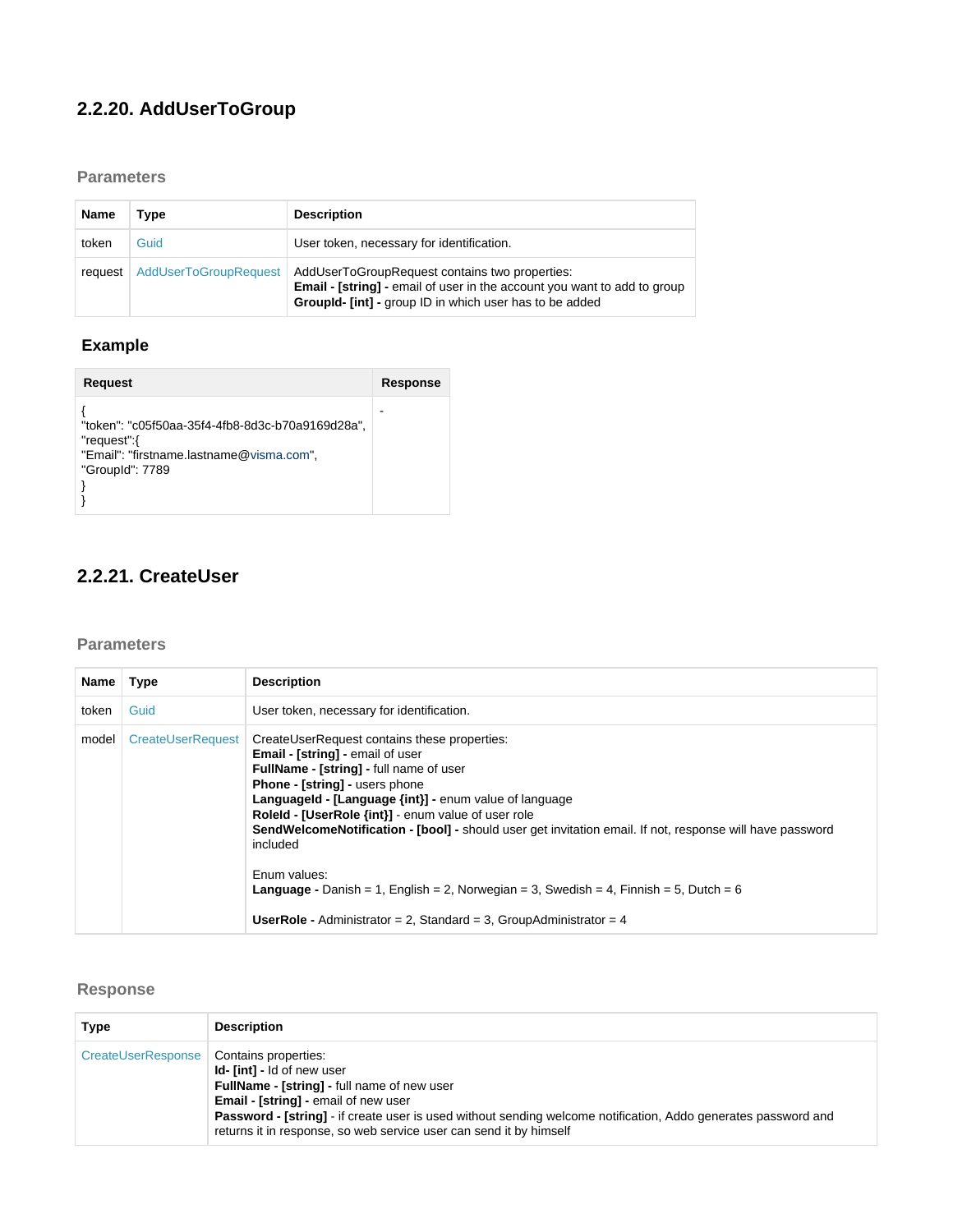#### **Example**

| Request                                                                                                                                                                                                                            | Response                                                                                                    |
|------------------------------------------------------------------------------------------------------------------------------------------------------------------------------------------------------------------------------------|-------------------------------------------------------------------------------------------------------------|
| "token": "9ecdee94-3388-4fe4-baab-cf1f3eb0ac1b".<br>"model": $\{$<br>"Email": "test.tester27@visma.com",<br>"FullName": "Test Namer27",<br>"Languageld": 2,<br>"Phone": "+450000000".<br>"RoleId": 3,<br>"SendWelcomeEmail": false | "Email": "test.tester27@visma.com",<br>"FullName": "Test Namer27",<br>"Id": 8912.<br>"Password": "FtJP0NuA" |

## <span id="page-28-0"></span>**3. Security**

The Addo service is exposed as a WS-\* specifications compatible service.The WS-\* specifications enable the service to support reliable messaging and security by default.

Clients using .net version older than 3.0 will not be able to consume the service.

Soap version: 1.2

The Addo service is exposed on two different security configurations.

## <span id="page-28-1"></span>**3.1. Client certificate and Server certificate**

This is secured as Transport with message credentials.

This means the service is exposed over https (ssl).

All messages are secured using client credential type certificate, which means the client provides a certificate as proof for its identity.

This enabled the Addo service to determine the validity of the identity of the client.

The service identifies itself by a certificate which is also used in the SSL communication taking place.

This enables the clients to determine the validity of the identity of the Addo service.

In Addo a client must be registered as using this type of connection before it will succeed.

## <span id="page-28-2"></span>**3.2. Client account email and password with server certificate**

This is secured as Transport with message credentials.

This means the service is exposed over https (ssl).

All messages are secured using client credential type username which means a username and password, which is a client's account email and hashed password (SH A512) which has no correlation to Addo credentials.

The email and hashed password are handed to clients which then must configure the service consumption on their end using these client credentials.

This enabled the Addo service to determine the validity of the identity of the client.